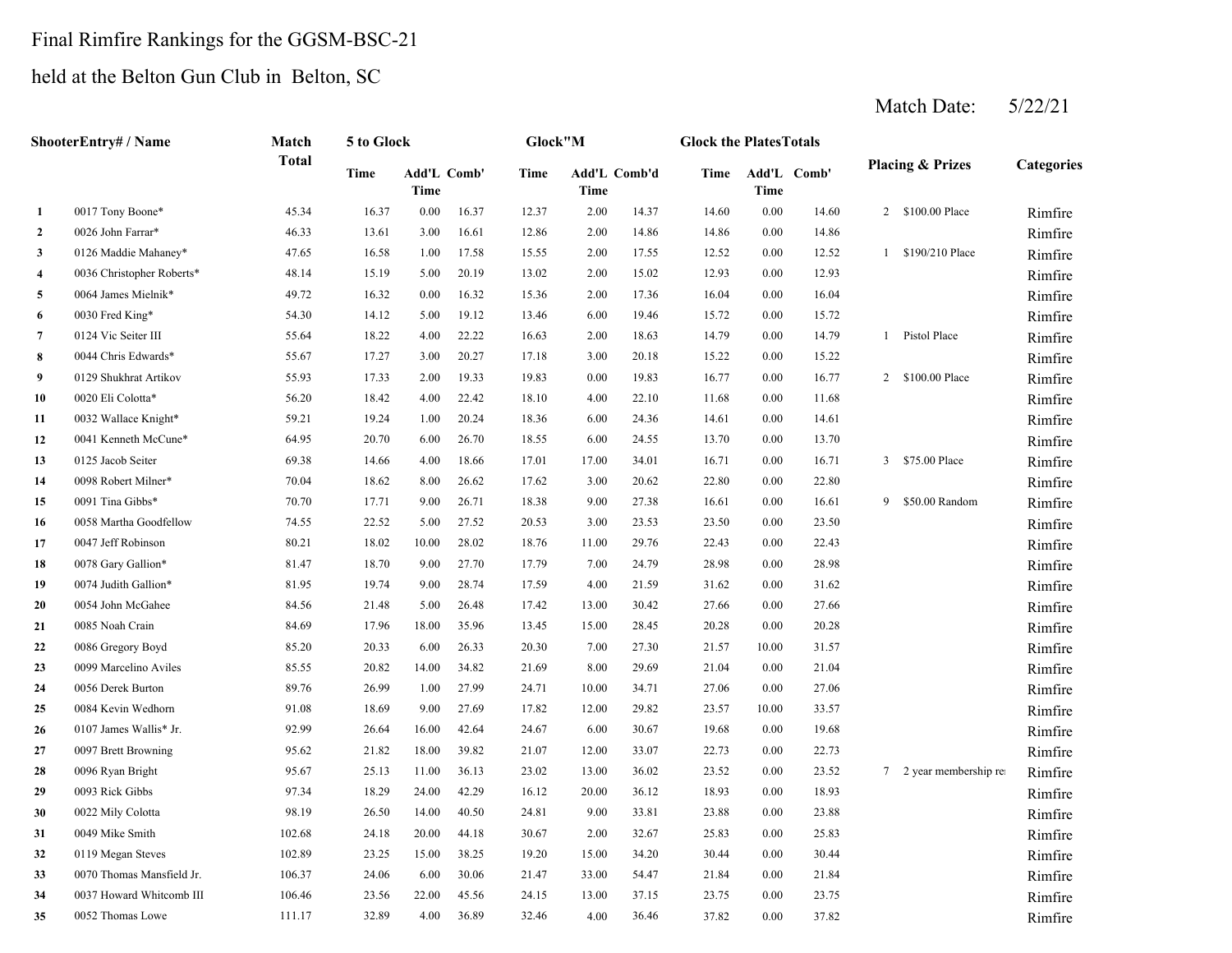|    | ShooterEntry# / Name    | Match        | 5 to Glock |                            |        | Glock"M |        |              | <b>Glock the Plates Totals</b> |             |             |                             |            |
|----|-------------------------|--------------|------------|----------------------------|--------|---------|--------|--------------|--------------------------------|-------------|-------------|-----------------------------|------------|
|    |                         | <b>Total</b> | Time       | <b>Add'L Comb'</b><br>Time |        | Time    | Time   | Add'L Comb'd | <b>Time</b>                    | <b>Time</b> | Add'L Comb' | <b>Placing &amp; Prizes</b> | Categories |
| 36 | 0088 Zachary Broerman   | 113.61       | 20.34      | 11.00                      | 31.34  | 15.35   | 43.00  | 58.35        | 23.92                          | 0.00        | 23.92       |                             | Rimfire    |
| 37 | 0095 Micah Cox          | 115.91       | 18.74      | 38.00                      | 56.74  | 23.17   | 13.00  | 36.17        | 23.00                          | 0.00        | 23.00       |                             | Rimfire    |
| 38 | 0029 Tommy Herman       | 117.23       | 22.59      | 24.00                      | 46.59  | 21.90   | 10.00  | 31.90        | 38.74                          | 0.00        | 38.74       |                             | Rimfire    |
| 39 | 0014 James Blackwelder  | 120.33       | 20.69      | 15.00                      | 35.69  | 19.80   | 23.00  | 42.80        | 31.84                          | 10.00       | 41.84       |                             | Rimfire    |
| 40 | 0005 John McNamara      | 120.53       | 26.88      | 8.00                       | 34.88  | 30.25   | 10.00  | 40.25        | 45.40                          | 0.00        | 45.40       |                             | Rimfire    |
| 41 | 0087 David Boyd Jr.     | 120.59       | 21.07      | 12.00                      | 33.07  | 30.38   | 26.00  | 56.38        | 31.14                          | 0.00        | 31.14       |                             | Rimfire    |
| 42 | 0068 Julie Hartley      | 121.21       | 23.60      | 21.00                      | 44.60  | 22.54   | 24.00  | 46.54        | 30.07                          | 0.00        | 30.07       |                             | Rimfire    |
| 43 | 0089 John Pickurel      | 126.16       | 19.13      | 16.00                      | 35.13  | 19.18   | 16.00  | 35.18        | 45.85                          | 10.00       | 55.85       |                             | Rimfire    |
| 44 | 0114 Dianna Snell       | 126.66       | 31.60      | 15.00                      | 46.60  | 29.40   | 6.00   | 35.40        | 44.66                          | 0.00        | 44.66       |                             | Rimfire    |
| 45 | 0048 Jimmy Ashley*      | 127.87       | 14.76      | 33.00                      | 47.76  | 18.70   | 36.00  | 54.70        | 25.41                          | 0.00        | 25.41       |                             | Rimfire    |
| 46 | 0038 Thad Burton        | 130.00       | 17.72      | 17.00                      | 34.72  | 22.07   | 4.00   | 26.07        | 49.21                          | 20.00       | 69.21       |                             | Rimfire    |
| 47 | 0060 Dan Henson         | 131.74       | 27.21      | 16.00                      | 43.21  | 29.16   | 11.00  | 40.16        | 48.37                          | 0.00        | 48.37       |                             | Rimfire    |
| 48 | 0003 John Bajkowski Sr. | 132.74       | 22.93      | 32.00                      | 54.93  | 25.93   | 17.00  | 42.93        | 34.88                          | 0.00        | 34.88       |                             | Rimfire    |
| 49 | 0100 Harriett Williams  | 134.47       | 24.22      | 40.00                      | 64.22  | 21.11   | 20.00  | 41.11        | 29.14                          | 0.00        | 29.14       |                             | Rimfire    |
| 50 | 0103 Tim Burks          | 146.90       | 28.11      | 9.00                       | 37.11  | 26.18   | 4.00   | 30.18        | 59.61                          | 20.00       | 79.61       | \$50.00 Random<br>6         | Rimfire    |
| 51 | 0120 Grant Hannon       | 170.38       | 19.01      | 25.00                      | 44.01  | 18.17   | 50.00  | 68.17        | 48.20                          | 10.00       | 58.20       |                             | Rimfire    |
| 52 | 0071 Roger McCaskill    | 174.60       | 26.87      | 20.00                      | 46.87  | 19.91   | 66.00  | 85.91        | 41.82                          | 0.00        | 41.82       |                             | Rimfire    |
| 53 | 0001 Beverly Bajkowski  | 209.16       | 18.39      | 44.00                      | 62.39  | 21.70   | 62.00  | 83.70        | 43.07                          | 20.00       | 63.07       |                             | Rimfire    |
| 54 | 0072 Kenneth Kerr       | 209.93       | 30.93      | 9.00                       | 39.93  | 36.53   | 43.00  | 79.53        | 70.47                          | 20.00       | 90.47       |                             | Rimfire    |
| 55 | 0105 Colbie Merrell     | 214.31       | 43.79      | 44.00                      | 87.79  | 31.25   | 26.00  | 57.25        | 59.27                          | 10.00       | 69.27       |                             | Rimfire    |
| 56 | 0066 Paul Gwiazdzinski  | 253.69       | 26.92      | 25.00                      | 51.92  | 29.94   | 26.00  | 55.94        | 95.83                          | 50.00       | 145.83      |                             | Rimfire    |
| 57 | 0062 Michael Reardon    | 306.95       | 34.71      | 62.00                      | 96.71  | 31.48   | 35.00  | 66.48        | 63.76                          | 80.00       | 143.76      |                             | Rimfire    |
| 58 | 0024 Charles Cook       | 329.81       | 18.77      | 100.00                     | 118.77 | 25.29   | 60.00  | 85.29        | 65.75                          | 60.00       | 125.75      |                             | Rimfire    |
| 59 | 0104 Sara Merrell       | 359.11       | 34.60      | 61.00                      | 95.60  | 40.54   | 174.00 | 214.54       | 48.97                          | 0.00        | 48.97       |                             | Rimfire    |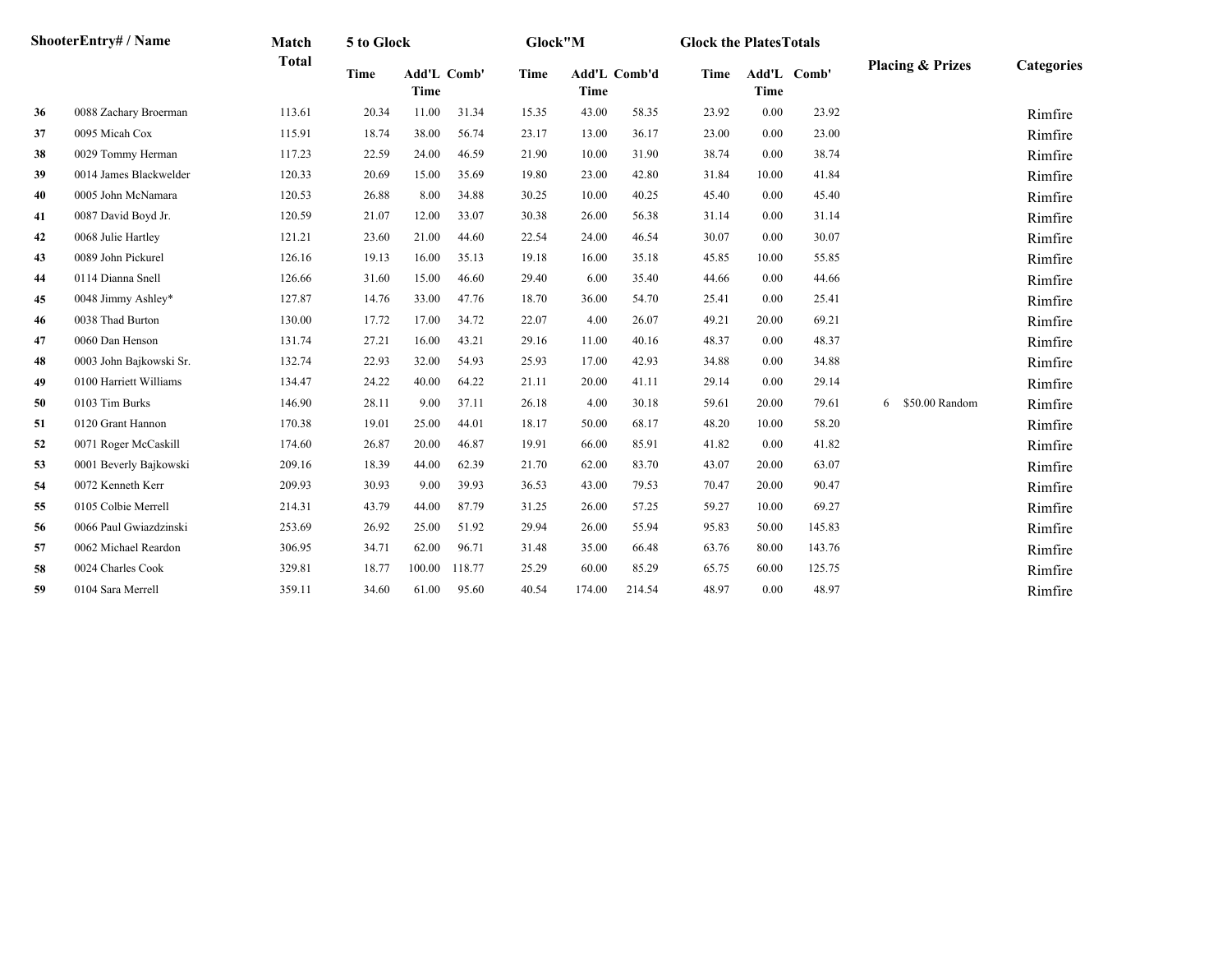# Final GLOCK Girls Rankings for the GGSM-BSC-21

# held at the Belton Gun Club in Belton, SC

# Match Date: 5/22/21

|                | ShooterEntry# / Name   | Match  | 5 to Glock |                     |        | Glock"M |       |              | <b>Glock the Plates Totals</b> |       |             |   |                             |
|----------------|------------------------|--------|------------|---------------------|--------|---------|-------|--------------|--------------------------------|-------|-------------|---|-----------------------------|
|                |                        | Total  | Time       | Add'L Comb'<br>Time |        | Time    | Time  | Add'L Comb'd | Time                           | Time  | Add'L Comb' |   | <b>Placing &amp; Prizes</b> |
| 1              | 0082 Andrea Boone*     | 47.01  | 15.21      | 2.00                | 17.21  | 12.99   | 6.00  | 18.99        | 10.81                          | 0.00  | 10.81       |   | \$100.00 Place              |
| $\mathbf{2}$   | 0128 Maddie Mahaney*   | 72.20  | 20.55      | 3.00                | 23.55  | 17.90   | 19.00 | 36.90        | 11.75                          | 0.00  | 11.75       |   |                             |
| 3              | 0092 Tina Gibbs*       | 79.59  | 19.28      | 14.00               | 33.28  | 17.74   | 12.00 | 29.74        | 16.57                          | 0.00  | 16.57       |   |                             |
| 4              | 0023 Mily Colotta      | 89.58  | 30.99      | 1.00                | 31.99  | 29.87   | 1.00  | 30.87        | 26.72                          | 0.00  | 26.72       |   | \$100.00 Place              |
| 5              | 0059 Martha Goodfellow | 91.12  | 26.58      | 12.00               | 38.58  | 22.37   | 5.00  | 27.37        | 25.17                          | 0.00  | 25.17       |   | \$50.00 Random              |
| 5              |                        | 91.12  | 26.58      | 12.00               | 38.58  | 22.37   | 5.00  | 27.37        | 25.17                          | 0.00  | 25.17       |   | <b>ETool Place</b>          |
| 6              | 0106 Cheryll Allison   | 103.83 | 21.77      | 20.00               | 41.77  | 19.62   | 19.00 | 38.62        | 23.44                          | 0.00  | 23.44       | 3 | Knife Place                 |
| $\overline{7}$ | 0122 Kelly Wilson      | 106.58 | 28.10      | 4.00                | 32.10  | 27.81   | 16.00 | 43.81        | 30.67                          | 0.00  | 30.67       |   |                             |
| 8              | 0069 Julie Hartley     | 106.93 | 28.96      | 13.00               | 41.96  | 20.13   | 10.00 | 30.13        | 34.84                          | 0.00  | 34.84       |   |                             |
| 9              | 0101 Harriett Williams | 107.30 | 15.16      | 33.00               | 48.16  | 19.86   | 11.00 | 30.86        | 28.28                          | 0.00  | 28.28       | 2 | \$50.00 Random              |
| 10             | 0081 Nicole Gilstrap   | 123.05 | 28.93      | 9.00                | 37.93  | 28.83   | 16.00 | 44.83        | 40.29                          | 0.00  | 40.29       |   |                             |
| 11             | 0040 Jamie Sue Sloan   | 128.69 | 32.75      | 18.00               | 50.75  | 30.87   | 14.00 | 44.87        | 33.07                          | 0.00  | 33.07       | 3 | 2 year membership re        |
| 12             | 0115 Dianna Snell      | 147.42 | 35.89      | 24.00               | 59.89  | 26.51   | 27.00 | 53.51        | 34.02                          | 0.00  | 34.02       |   |                             |
| 13             | 0012 Patricia Temple   | 168.29 | 40.48      | 13.00               | 53.48  | 37.68   | 19.00 | 56.68        | 48.13                          | 10.00 | 58.13       |   |                             |
| 14             | 0002 Beverly Bajkowski | 179.72 | 24.82      | 20.00               | 44.82  | 22.80   | 24.00 | 46.80        | 58.10                          | 30.00 | 88.10       |   |                             |
| 15             | 0080 Hannah Gilstrap   | 319.77 | 33.92      | 117.00              | 150.92 | 36.85   | 69.00 | 105.85       | 43.00                          | 20.00 | 63.00       |   |                             |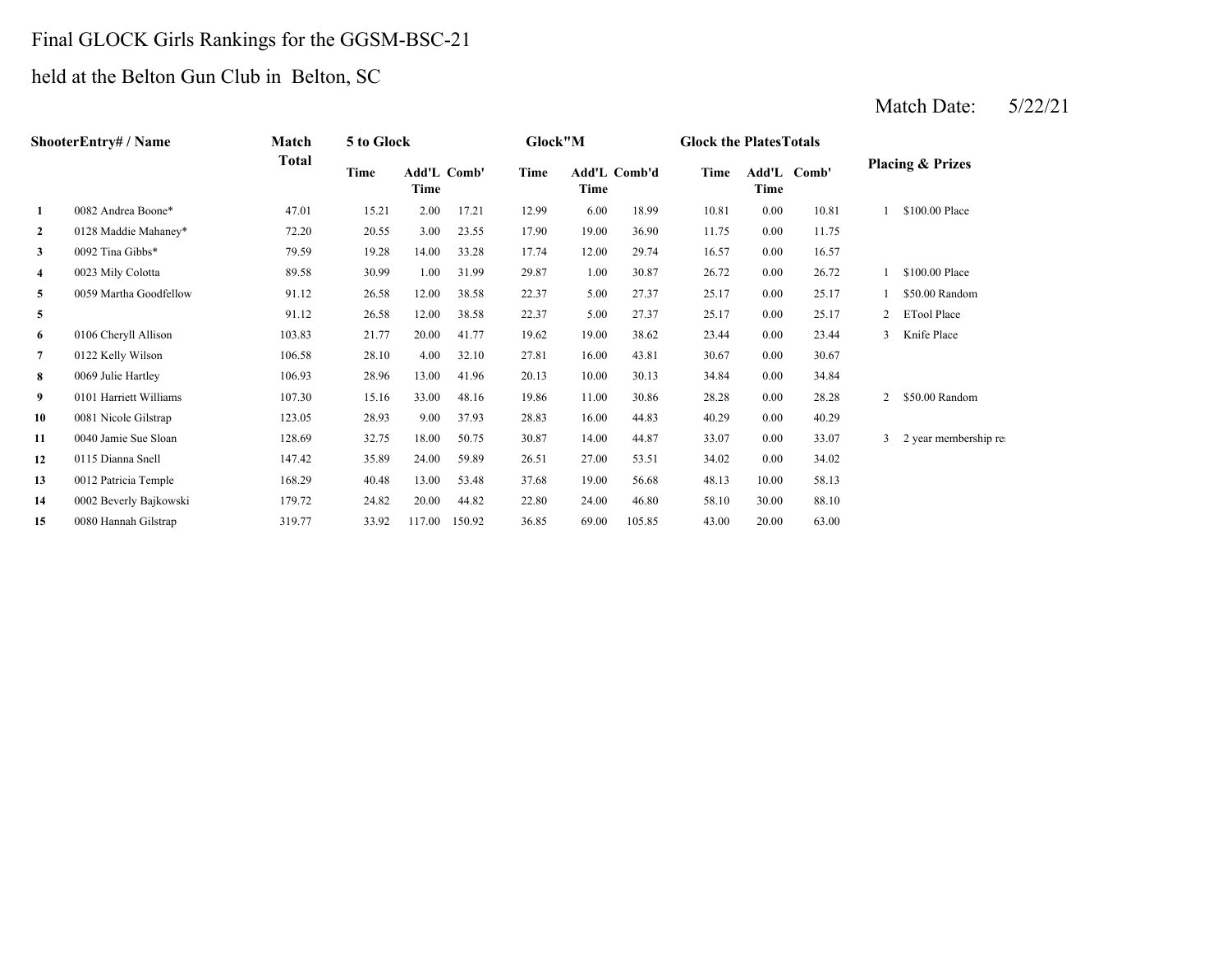#### Final Pocket GLOCKS Rankings for the GGSM-BSC-21

held at the Belton Gun Club in Belton, SC

**28**

**22** 0018 Tony Boone\* **6.22 11.53** 1.00 12.53 11.37 1.37 1.6.37 13.22 **3**0031 Fred King\* **2.00** 12.57 **10.41 2.00 2.641 2.00 2.641 2.00 2.641 2.00 2.641 4** 3.00 16.98 0033 Wallace Knight\* 45.87 12.89 0.00 12.89 13.00 16.00 **5** 5.00 15.77 0027 John Farrar\* 47.13 8.89 6.00 14.89 11.47 16.47 0.00 **6** 3.00 17.92 0009 Harry Russell 48.24 14.23 0.00 14.23 13.09 16.09 0.00 17.92 **7** 0.00 16.44 0021 Eli Colotta\* 55.02 12.25 4.00 16.25 12.33 12.33 10.00 **8** 11.00 23.06 0045 Chris Edwards\* 61.59 13.77 0.00 13.77 13.76 24.76 0.00 23.06 **9** 0.00 23.80 0008 Robert Milner\* 62.40 12.77 1.00 13.77 14.83 **10** 7.00 22.09 0112 Martha Goodfellow 62.83 14.72 4.00 18.72 15.02 22.02 **100** 22.02 22.09 62.83 14.72 4.00 18.72 15.02 7.00 22.02 22.09 **11** 3.00 31.91 0055 John McGahee 62.86 14.88 0.00 14.88 13.07 **12**2 0042 Kenneth McCune\* 65.11 12.92 0.00 12.92 12.48 7.00 19.48 22.71 **13** 0.00 31.03 0108 James Wallis\* Jr. 68.44 18.45 1.00 19.45 17.96 **14** 2.00 17.03 0127 Maddie Mahaney\* 68.92 13.30 5.00 18.30 11.59 13.59 **15** 11.00 25.13 0015 James Blackwelder 74.20 14.20 7.00 21.20 16.87 27.87 0.00 **16** 0.00 28.59 **17** 5.00 22.88 0011 Marshall Evans Jr. 77.69 13.86 1.00 14.86 14.95 **18** 1.00 23.25 0113 Eugene Mazur 89.21 13.25 7.00 20.25 14.71 15.71 **19** 4.00 20.04 0117 Aaron Cobb 91.43 15.35 4.00 19.35 18.04 22.04 30.00 **20** 9.00 28.69 0057 Derek Burton 91.83 19.48 5.00 24.48 19.66 28.66 10.00 38.69 **21**1 0050 Mike Smith 106.61 106.61 19.93 3.00 22.93 23.49 3.00 26.49 37.19 **22**2 0090 Gerald Littles 122.21 18.01 3.00 21.01 18.81 7.00 25.81 35.39 **23** 5.00 28.39 0118 Theodore Roberts 132.88 17.62 14.00 31.62 17.87 22.87 50.00 **24** 8.00 30.78 0075 Judith Gallion\* 152.93 16.34 4.00 20.34 13.81 21.81 80.00 110.78 **25** 6.00 38.70 0053 Thomas Lowe 190.84 22.38 29.00 51.38 24.76 **26** 42.00 50.96 0025 Charles Cook 208.26 17.43 18.00 35.43 19.87 61.87 **27** 33.00 45.27 0006 John McNamara 208.88 21.12 16.00 37.12 23.49 56.49 70.00 115.2760.00 110.96 30.76 70.00 108.70 78.3940.00 75.39 26.49 20.00 57.19 50.0430.00 53.25 19.95 22.88 20.00 42.88 25.130116 Karl Snell 77.46 16.75 5.00 21.75 17.12 17.12 10.00 38.59 20.00 37.03 17.96 31.03 0.00 31.03 12.48 19.48 10.00 32.71 16.07 31.91 0.00 31.91 3 ETool Place 0.00 22.09 2 \$75.00 Place 0.00 22.09 4 \$50.00 Random 62.83 14.72 4.00 18.72 15.02 22.02 14.83 23.80 10.00 33.80 26.441 Pistol Place 15.77 0.00 16.98 16.41 1 Pistol Place 0.00 13.22 0031 Fred King\* 43.47 10.49 4.00 14.49 10.57 12.57 0.00 15.45 8 \$50.00 Random 13.67 11.02 0.00 11.02 15.45 0.00 **Add'L TimeComb'd Time Add'L Comb' Placing & Prizes Time Add'L Time1**0083 Danny Clifton\* 40.14 10.67 3.00 **ShooterEntry# / Name Match Total 5 to Glock Glock"M Glock the PlatesTotalsTimeComb' Time**

10.00 50.26 0061 Dan Henson 211.74 18.62 6.00 24.62 16.86 26.86 110.00 160.26

#### Match Date: 5/22/21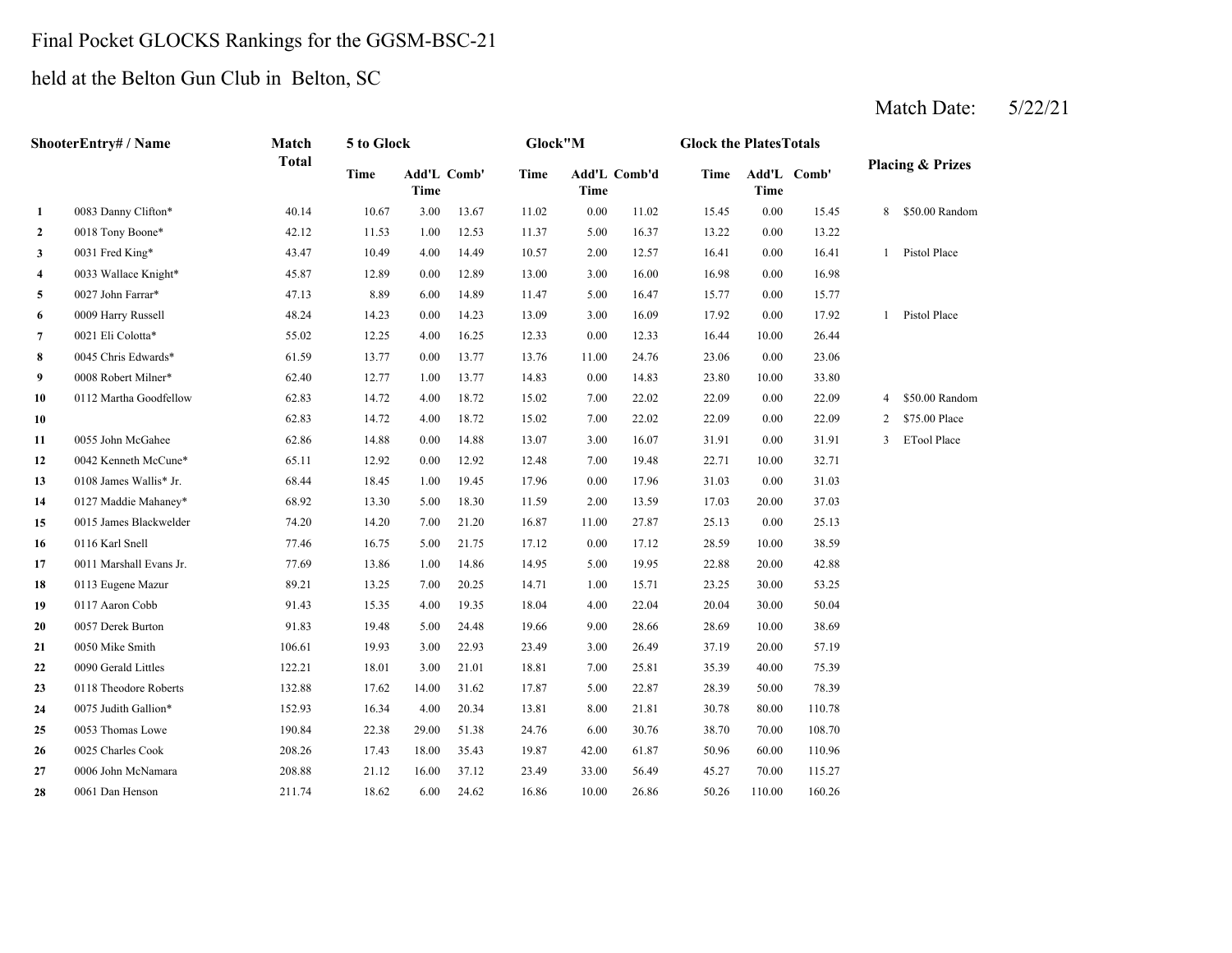#### Final Stock MOS Rankings for the GGSM-BSC-21

held at the Belton Gun Club in Belton, SC

#### Match Date: 5/22/21

**2** 4.00 10.56 0028 John Farrar\* 45.54 14.64 2.00 16.64 **33** 0010 Harry Russell\* **62.16** 18.67 2.00 20.67 16.77 0.00 16.77 14.72 **4** 3.00 11.60 0065 James Mielnik\* 54.85 19.27 2.00 21.27 **5** 2.00 18.36 0034 Wallace Knight\* 61.65 20.45 2.00 22.45 18.84 **6** 4.00 20.74 0079 Gary Gallion\* 62.12 19.44 0.00 19.44 17.94 21.94 **7** 1.00 18.13 0046 Chris Edwards\* 62.75 18.46 8.00 26.46 17.16 18.16 0.00 **8**0094 Rick Gibbs 67.10 20.63 3.00 23.63 19.38 5.00 24.38 19.09 **9** 8.00 20.44 0013 Michael Wilson\* 67.43 18.25 3.00 21.25 17.74 25.74 0.00 **10** 6.00 19.12 0077 Judith Gallion\* 70.24 19.74 8.00 27.74 17.38 23.38 0.00 19.12 **11** 13.00 16.18 0130 Shukhrat Artikov 71.13 22.02 1.00 23.02 18.93 **12**2 0123 Thomas Cannon\* 71.72 20.51 2.00 22.51 17.13 14.00 31.13 18.08 **13** 17.00 17.88 0121 Tony Hannon 75.97 16.50 10.00 26.50 14.59 **14**4 0039 Thad Burton 80.28 22.42 11.00 33.42 20.67 5.00 25.67 21.19 **15** 11.00 21.26 0016 James Blackwelder 81.73 23.64 5.00 28.64 20.83 **16** 7.00 22.24 0109 James Wallis\* Jr. 83.76 22.59 9.00 31.59 22.93 29.93 **17** 1.00 28.67 0102 Harriett Williams 87.68 19.97 12.00 31.97 26.04 27.04 0.00 **18**0043 Ralph Alley 91.02 21.73 20.00 41.73 21.14 2.00 23.14 26.15 **19** 8.00 23.54 0073 Kenneth Kerr 91.47 30.46 1.00 31.46 28.47 **20** 28.00 16.72 0035 Matt Noelke 92.89 19.37 9.00 28.37 19.80 47.80 **21**0110 Fred King\* 26.72 26.14 28.00 24.14 15.29 9.00 24.29 18.29 **22**2 0007 John McNamara 101.01 33.32 2.00 35.32 29.03 6.00 35.03 30.66 0.00 30.66 **233** 0051 Mike Smith 116.64 27.66 31.00 58.66 28.77 6.00 34.77 23.21 **24** 22.00 53.92 0004 John Bajkowski Sr. 251.81 28.21 70.00 98.21 27.68 49.68 **25** 65.00 90.09 0067 Paul Gwiazdzinski 336.02 37.28 50.00 87.28 43.65 108.65 50.00 **26** 78.00 79.64 0111 Nicole Gilstrap 384.70 33.82 69.00 102.82 34.24 112.24 90.00 169.64 **27**0063 Michael Reardon 647.60 26.70 184.00 210.70 32.88 150.00 182.88 74.02 180.00 254.02 140.09 50.00 103.92 34.77 0.00 23.21 18.29 0.00 16.72 0110 Fred King\* 96.72 26.14 28.00 54.14 15.29 24.29 0.00 36.47 0.00 23.54 28.67 0043 Ralph Alley 91.02 21.73 20.00 41.73 21.14 23.14 0.00 26.15 0.00 22.24 31.83 0.00 21.26 20.67 25.67 0.00 21.19 31.59 0.00 17.88 3 ETool Place 17.13 31.13 0.00 18.08 31.93 0.00 16.18 2 \$75.00 Place 20.44 1 Pistol Place 18.130094 Rick Gibbs 67.10 20.63 3.00 23.63 19.38 24.38 0.00 19.09 0.00 20.74 20.84 0.00 18.36 18.98 21.98 0.00 11.60 16.77 14.72 0.00 14.72 1 Pistol Place 14.34 18.34 0.00 10.56 0.00 14.84 12.86 0.00 12.86 **Time Add'L Comb' Time1**0019 Tony Boone\* 44.23 15.53 1.00 16.53 14.84 **Time Add'L TimeComb' Time Add'L Comb'd TimeShooterEntry# / Name Match Total 5 to Glock Glock"M Glock the PlatesTotalsPlacing & Prizes**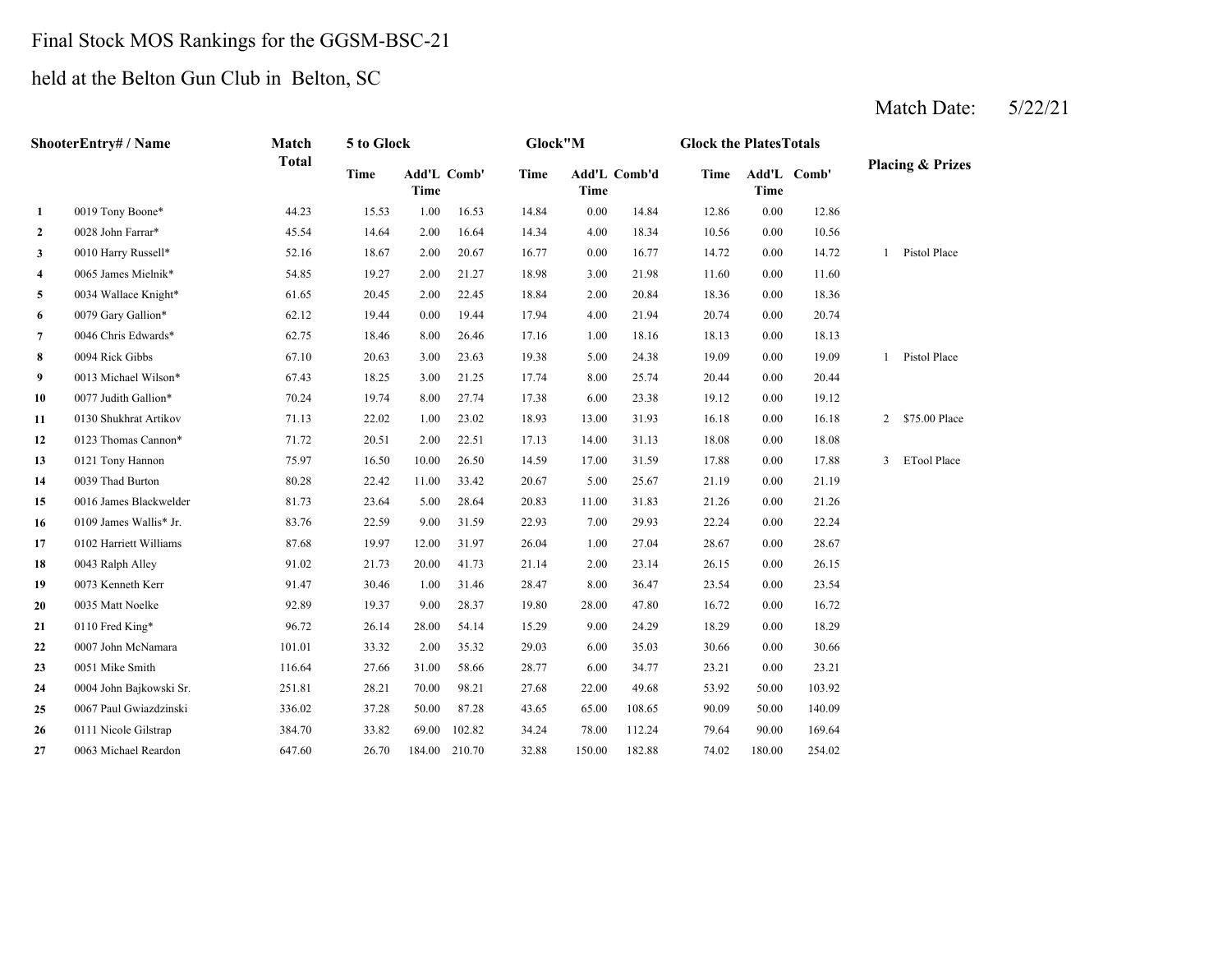#### **Final Team Rankings for the GGSM-BSC-21**

#### **held at the Belton Gun Club in Belton, SC**

#### Match Date: 5/22/21

| GLOCK Girls Division |  |  |
|----------------------|--|--|
|----------------------|--|--|

**Standing Score Team Name Team Members**

1 242.91 GLOCK Girls Tina Gibbs\* , Maddie Mahaney\* , Martha Goodfellow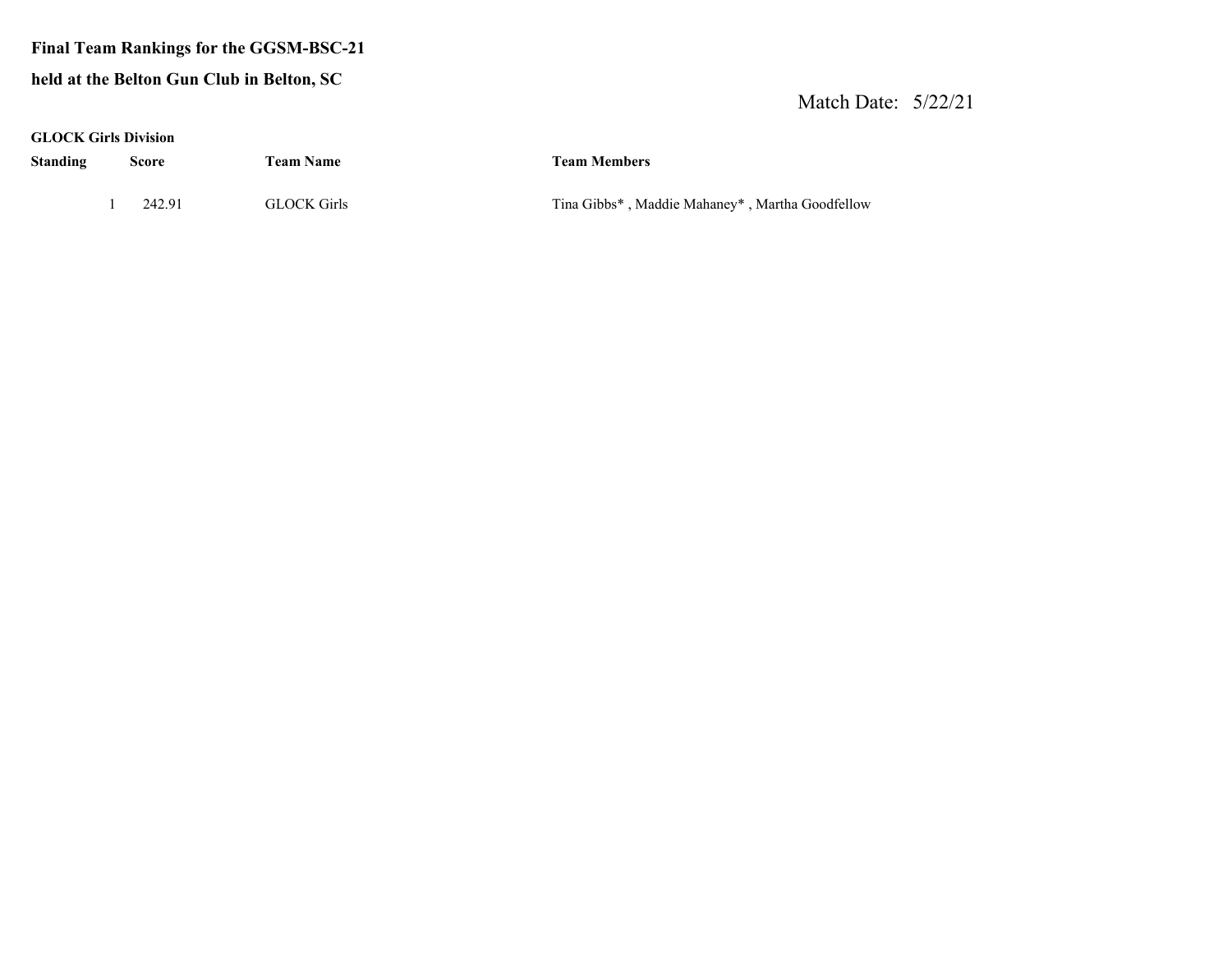**The following scores have not been included in the above results due to administrative issues or scoring errors Please call the GSSF office (770) 437-4718 as soon as possible for further clarification. Thank you.**

**Shooters who did not finish the match...**

**Shooters who did not show**

**0**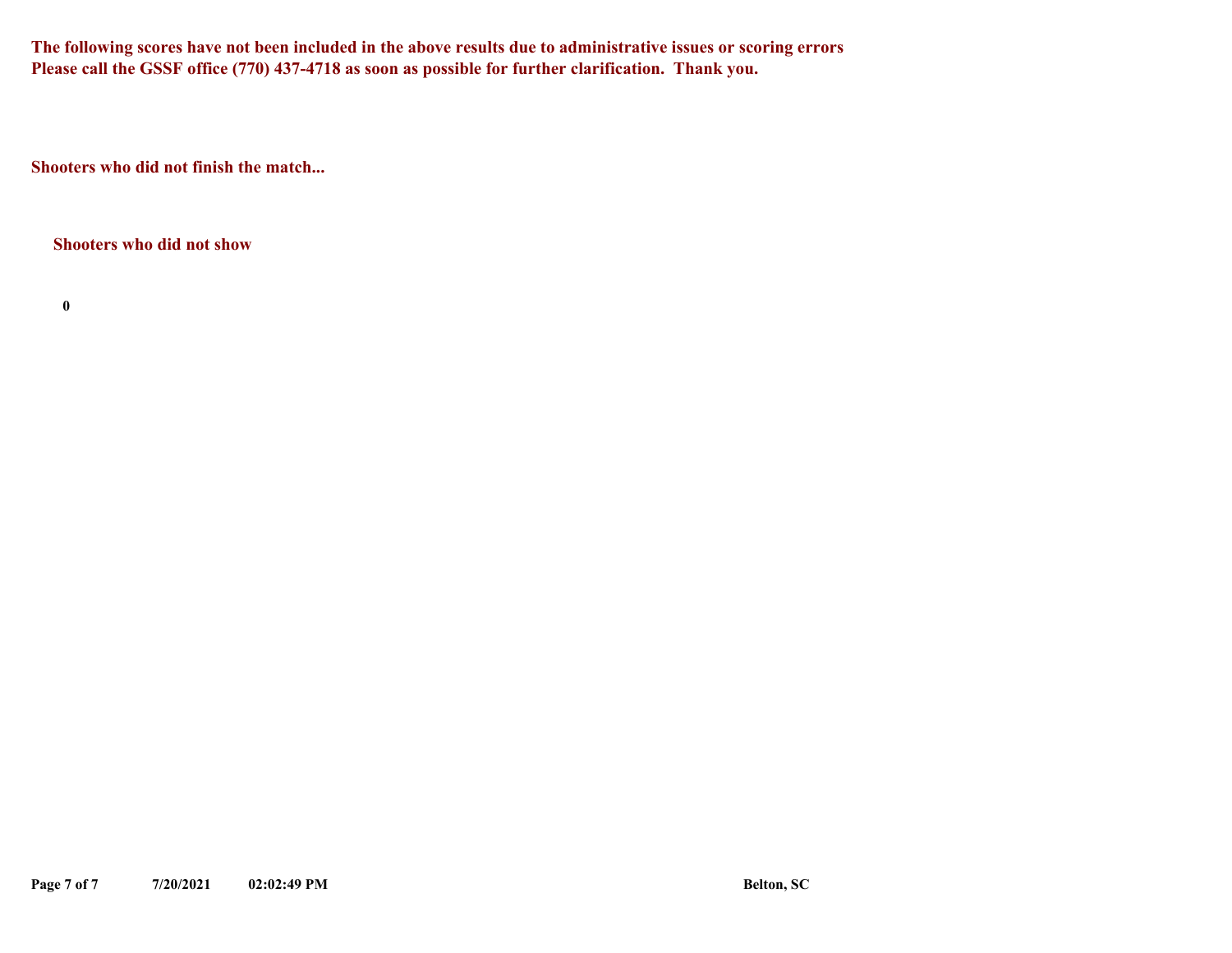## Final Civilian Rankings for the Belton Blast II

|                | ShooterEntry# / Name    | Match        | <b>5 to Glock Totals</b> |       |              |       | <b>Glock</b> "M Totals |              | <b>Glock the PlatesTotals</b> |          |              |                |                             |                            |
|----------------|-------------------------|--------------|--------------------------|-------|--------------|-------|------------------------|--------------|-------------------------------|----------|--------------|----------------|-----------------------------|----------------------------|
|                |                         | <b>Total</b> | Time                     | Time  | Add'L Comb'd | Time  | <b>Time</b>            | Add'L Comb'd | Time                          | Time     | Add'L Comb'd |                | <b>Placing &amp; Prizes</b> | <b>Categories</b>          |
| -1             | 0150 Jacob Everett      | 58.96        | 17.24                    | 5.00  | 22.24        | 15.78 | 6.00                   | 21.78        | 14.94                         | 0.00     | 14.94        |                | 1 Pistol Place              |                            |
| $\overline{2}$ | 0255 Shukhrat Artikov   | 61.76        | 19.79                    | 3.00  | 22.79        | 19.04 | 1.00                   | 20.04        | 18.93                         | $0.00\,$ | 18.93        |                | 2 100 Place                 | Senior                     |
| $\overline{2}$ |                         | 61.76        | 19.79                    | 3.00  | 22.79        | 19.04 | 1.00                   | 20.04        | 18.93                         | 0.00     | 18.93        |                | 75 Senior                   | Senior                     |
| 3              | 0026 Don Rutherford     | 65.14        | 20.09                    | 1.00  | 21.09        | 19.58 | 3.00                   | 22.58        | 21.47                         | 0.00     | 21.47        |                | 3 75 Place                  | Super Senior               |
| $\mathbf{3}$   |                         | 65.14        | 20.09                    | 1.00  | 21.09        | 19.58 | 3.00                   | 22.58        | 21.47                         | 0.00     | 21.47        |                | 75 Super Senior             | Super Senior               |
| $\overline{4}$ | 0233 Aaron Cobb         | 67.84        | 19.93                    | 2.00  | 21.93        | 17.88 | 10.00                  | 27.88        | 18.03                         | 0.00     | 18.03        |                |                             |                            |
| 5              | 0147 Robert Wilson III  | 75.52        | 15.07                    | 4.00  | 19.07        | 15.11 | 22.00                  | 37.11        | 19.34                         | 0.00     | 19.34        |                |                             |                            |
| 6              | 0164 Kevin Wedhorn      | 77.05        | 20.10                    | 8.00  | 28.10        | 18.51 | 7.00                   | 25.51        | 23.44                         | 0.00     | 23.44        |                |                             |                            |
| $\overline{7}$ | 0096 Edward Love        | 79.95        | 24.88                    | 6.00  | 30.88        | 24.05 | 4.00                   | 28.05        | 21.02                         | $0.00\,$ | 21.02        |                |                             | Super Senior               |
| 8              | 0197 Cheryll Allison    | 81.50        | 21.18                    | 5.00  | 26.18        | 19.52 | 15.00                  | 34.52        | 20.80                         | $0.00\,$ | 20.80        |                | 75 Adult Female             | Adult Female               |
| 9              | 0118 Martha Goodfellow  | 85.00        | 25.67                    | 2.00  | 27.67        | 24.12 | 10.00                  | 34.12        | 23.21                         | $0.00\,$ | 23.21        | $\overline{4}$ | Pistol Membership Promo     | Adult Female, Super Senior |
| 10             | 0168 Gregory Boyd       | 85.56        | 26.07                    | 6.00  | 32.07        | 20.04 | 6.00                   | 26.04        | 27.45                         | $0.00\,$ | 27.45        |                | 75 Junior Male              | Junior Male                |
| 11             | 0006 Wilson Brasington  | 88.11        | 23.72                    | 10.00 | 33.72        | 20.67 | 14.00                  | 34.67        | 19.72                         | 0.00     | 19.72        |                | 50 Random                   | Senior                     |
| 12             | 0106 Derek Burton       | 89.62        | 30.51                    | 4.00  | 34.51        | 23.75 | 5.00                   | 28.75        | 26.36                         | 0.00     | 26.36        |                |                             |                            |
| 13             | 0172 Gerald Littles     | 90.05        | 25.60                    | 9.00  | 34.60        | 23.73 | 8.00                   | 31.73        | 23.72                         | 0.00     | 23.72        |                |                             |                            |
| 14             | 0103 John McGahee       | 90.95        | 25.31                    | 12.00 | 37.31        | 20.64 | 5.00                   | 25.64        | 28.00                         | 0.00     | 28.00        |                |                             | Senior                     |
| 15             | 0249 Vic Seiter III     | 91.23        | 17.96                    | 23.00 | 40.96        | 17.58 | 5.00                   | 22.58        | 17.69                         | 10.00    | 27.69        |                |                             |                            |
| 16             | 0202 Chris Baird        | 92.32        | 24.56                    | 12.00 | 36.56        | 26.09 | 8.00                   | 34.09        | 21.67                         | 0.00     | 21.67        |                |                             | Super Senior               |
| 17             | 0039 Joseph Brendemuehl | 95.42        | 26.24                    | 16.00 | 42.24        | 22.75 | 2.00                   | 24.75        | 28.43                         | 0.00     | 28.43        |                |                             |                            |
| 18             | 0119 Donald Goodfellow  | 98.74        | 37.07                    | 7.00  | 44.07        | 25.18 | 2.00                   | 27.18        | 27.49                         | 0.00     | 27.49        |                |                             | Super Senior               |
| 19             | 0108 Chris Burke        | 98.93        | 15.93                    | 22.00 | 37.93        | 16.53 | 16.00                  | 32.53        | 18.47                         | 10.00    | 28.47        |                |                             |                            |
| 20             | 0161 Fletcher Rutter    | 99.70        | 21.48                    | 20.00 | 41.48        | 19.16 | 13.00                  | 32.16        | 26.06                         | 0.00     | 26.06        |                |                             |                            |
| 21             | 0200 Marcus Allison     | 99.87        | 23.73                    | 17.00 | 40.73        | 22.40 | 12.00                  | 34.40        | 24.74                         | 0.00     | 24.74        |                |                             |                            |
| 22             | 0221 Eugene Mazur       | 100.19       | 17.86                    | 25.00 | 42.86        | 18.66 | 10.00                  | 28.66        | 28.67                         | 0.00     | 28.67        |                |                             | Senior                     |
| 23             | 0093 James Parris Jr    | 102.61       | 30.07                    | 11.00 | 41.07        | 29.34 | 6.00                   | 35.34        | 26.20                         | 0.00     | 26.20        |                |                             | Super Senior               |
| 24             | 0122 Cosmo Zaharof      | 102.71       | 26.63                    | 11.00 | 37.63        | 27.90 | 11.00                  | 38.90        | 26.18                         | 0.00     | 26.18        |                |                             | Super Senior               |
| 25             | 0007 Victor Harrelson   | 104.02       | 28.72                    | 16.00 | 44.72        | 29.20 | 9.00                   | 38.20        | 21.10                         | 0.00     | 21.10        |                |                             | Senior                     |
| 26             | 0204 Marc Schaffer      | 106.53       | 24.50                    | 18.00 | 42.50        | 22.88 | 16.00                  | 38.88        | 25.15                         | 0.00     | 25.15        |                |                             | Senior                     |
| 27             | 0120 Dan Henson         | 108.89       | 28.67                    | 8.00  | 36.67        | 26.98 | 12.00                  | 38.98        | 33.24                         | 0.00     | 33.24        |                |                             | Super Senior               |
| 28             | 0254 Michael Mahaney    | 111.47       | 20.04                    | 15.00 | 35.04        | 21.26 | 21.00                  | 42.26        | 24.17                         | 10.00    | 34.17        |                |                             |                            |
| 29             | 0251 Jacob Seiter       | 114.81       | 15.81                    | 29.00 | 44.81        | 21.75 | 27.00                  | 48.75        | 21.25                         | 0.00     | 21.25        |                | 50 Random                   | Junior Male                |
| 30             | 0193 Harriett Williams  | 117.70       | 16.68                    | 27.00 | 43.68        | 18.62 | 9.00                   | 27.62        | 26.40                         | 20.00    | 46.40        |                |                             | Adult Female, Senior       |
| 31             | 0047 Ian Coull          | 120.72       | 22.71                    | 31.00 | 53.71        | 22.38 | 22.00                  | 44.38        | 22.63                         | 0.00     | 22.63        |                |                             |                            |
| 32             | 0068 Thad Burton        | 120.74       | 22.54                    | 40.00 | 62.54        | 22.28 | 11.00                  | 33.28        | 24.92                         | $0.00\,$ | 24.92        |                |                             | Super Senior               |
| 33             | 0080 Brian Campbell     | 123.69       | 31.50                    | 14.00 | 45.50        | 23.33 | 21.00                  | 44.33        | 33.86                         | 0.00     | 33.86        |                |                             |                            |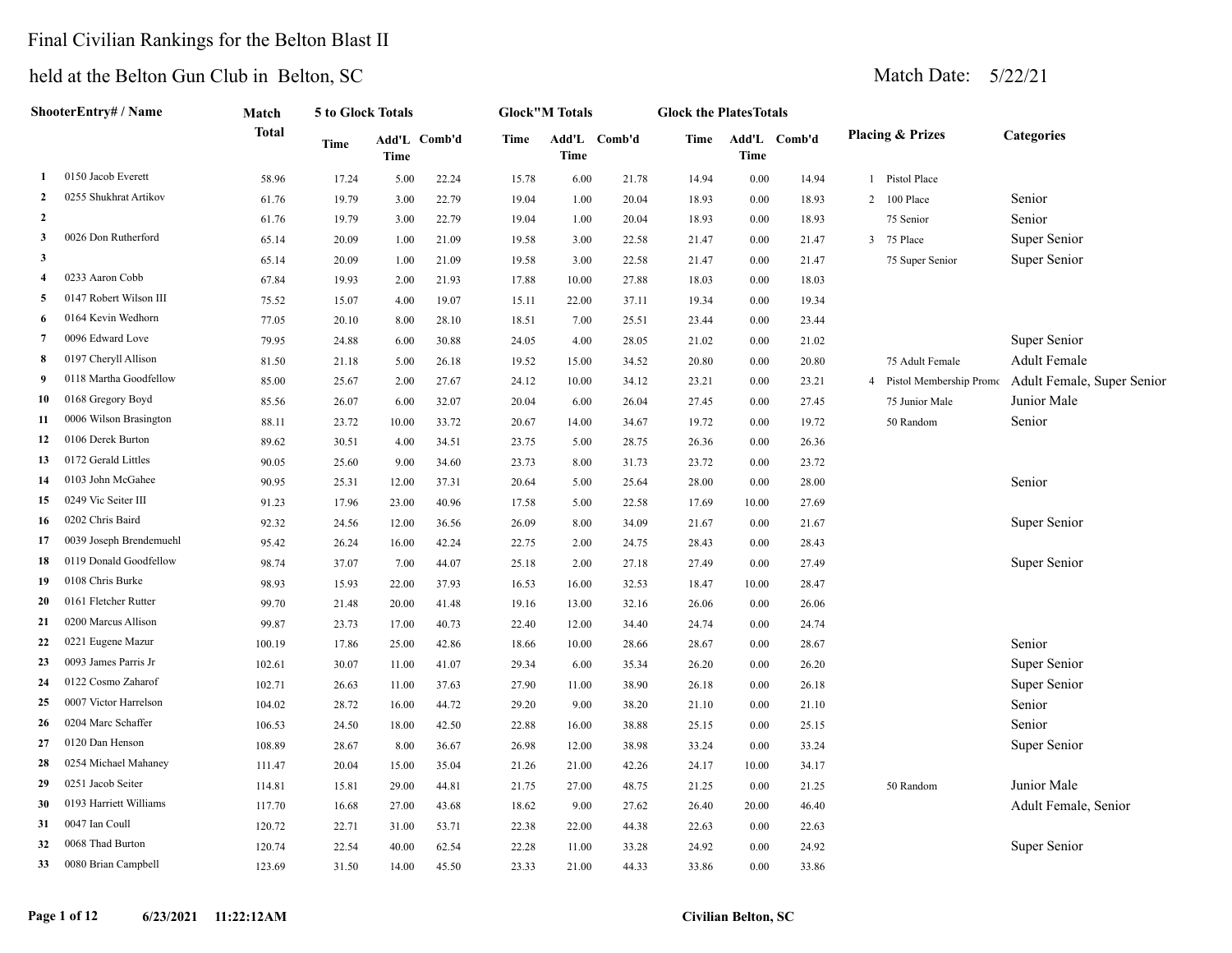|    | ShooterEntry# / Name     | Match        | 5 to Glock Totals |        |              |       | <b>Glock"M Totals</b> |              | <b>Glock the PlatesTotals</b> |        |              |                                     |                            |
|----|--------------------------|--------------|-------------------|--------|--------------|-------|-----------------------|--------------|-------------------------------|--------|--------------|-------------------------------------|----------------------------|
|    |                          | <b>Total</b> | <b>Time</b>       | Time   | Add'L Comb'd | Time  | Time                  | Add'L Comb'd | Time                          | Time   | Add'L Comb'd | <b>Placing &amp; Prizes</b>         | <b>Categories</b>          |
| 34 | 0185 Micah Cox           | 123.70       | 20.48             | 26.00  | 46.48        | 23.08 | 23.00                 | 46.08        | 31.14                         | 0.00   | 31.14        | 2 year membership renew Junior Male |                            |
| 35 | 0244 Mark Pattillo       | 129.66       | 18.91             | 15.00  | 33.91        | 21.14 | 32.00                 | 53.14        | 42.61                         | 0.00   | 42.61        |                                     |                            |
| 36 | 0100 Thomas Lowe         | 130.25       | 34.55             | 17.00  | 51.55        | 31.25 | 12.00                 | 43.25        | 35.45                         | 0.00   | 35.45        |                                     | Senior                     |
| 37 | 0088 Jeff Robinson       | 131.03       | 19.90             | 16.00  | 35.90        | 20.05 | 16.00                 | 36.05        | 29.08                         | 30.00  | 59.08        |                                     | Senior                     |
| 38 | 0010 John McNamara       | 134.53       | 29.86             | 25.00  | 54.86        | 26.75 | 18.00                 | 44.75        | 34.92                         | 0.00   | 34.92        |                                     | Senior                     |
| 39 | 0041 William Brendemuehl | 139.41       | 26.43             | 27.00  | 53.43        | 26.01 | 27.00                 | 53.01        | 32.97                         | 0.00   | 32.97        |                                     | Super Senior               |
| 40 | 0194 Jason Holloway      | 139.89       | 25.30             | 30.00  | 55.30        | 22.75 | 25.00                 | 47.75        | 36.84                         | 0.00   | 36.84        |                                     |                            |
| 41 | 0070 Jamie Sue Sloan     | 142.86       | 30.09             | 38.00  | 68.09        | 27.42 | 3.00                  | 30.42        | 44.35                         | 0.00   | 44.35        |                                     | Adult Female, Super Senior |
| 42 | 0240 Cameron McAllister  | 145.00       | 25.98             | 35.00  | 60.98        | 27.81 | 26.00                 | 53.81        | 30.21                         | 0.00   | 30.21        | 75 Junior Female                    | Junior Female              |
| 43 | 0236 Robert Steves       | 147.15       | 23.43             | 32.00  | 55.43        | 19.54 | 40.00                 | 59.54        | 32.18                         | 0.00   | 32.18        |                                     |                            |
| 44 | 0124 William Stanfield   | 148.15       | 27.96             | 31.00  | 58.96        | 34.33 | 5.00                  | 39.33        | 49.86                         | 0.00   | 49.86        |                                     | Senior                     |
| 45 | 0022 Benny Clark         | 148.86       | 31.49             | 36.00  | 67.49        | 31.31 | 13.00                 | 44.31        | 37.06                         | 0.00   | 37.06        |                                     | Super Senior               |
| 46 | 0228 Melvin Willis Jr    | 167.29       | 26.37             | 29.00  | 55.37        | 20.41 | 61.00                 | 81.41        | 30.51                         | 0.00   | 30.51        |                                     | Senior                     |
| 47 | 0177 Adrian Beck         | 177.03       | 41.68             | 12.00  | 53.68        | 34.18 | 30.00                 | 64.18        | 49.17                         | 10.00  | 59.17        |                                     |                            |
| 48 | 0196 Jason Merrell       | 184.12       | 23.25             | 54.00  | 77.25        | 29.89 | 25.00                 | 54.89        | 41.98                         | 10.00  | 51.98        |                                     |                            |
| 49 | 0170 John Pickurel       | 184.42       | 24.75             | 26.00  | 50.75        | 24.37 | 26.00                 | 50.37        | 43.30                         | 40.00  | 83.30        |                                     |                            |
| 50 | 0188 David Taylor        | 189.87       | 22.78             | 27.00  | 49.78        | 26.92 | 37.00                 | 63.92        | 46.17                         | 30.00  | 76.17        |                                     | Senior                     |
| 51 | 0045 Charles Cook        | 193.58       | 29.44             | 38.00  | 67.44        | 27.70 | 58.00                 | 85.70        | 40.44                         | 0.00   | 40.44        |                                     | Super Senior               |
| 52 | 0169 David Boyd Jr.      | 194.30       | 25.30             | 21.00  | 46.30        | 25.75 | 12.00                 | 37.75        | 50.25                         | 60.00  | 110.25       |                                     |                            |
| 53 | 0001 Beverly Bajkowski   | 200.70       | 27.47             | 31.00  | 58.47        | 22.75 | 26.00                 | 48.75        | 53.48                         | 40.00  | 93.48        |                                     | Senior                     |
| 54 | 0167 Noah Crain          | 212.80       | 20.07             | 51.00  | 71.07        | 18.69 | 44.00                 | 62.69        | 39.04                         | 40.00  | 79.04        |                                     | Junior Male                |
| 55 | 0004 John Bajkowski Sr.  | 218.40       | 25.52             | 67.00  | 92.52        | 29.92 | 45.00                 | 74.92        | 40.96                         | 10.00  | 50.96        |                                     | Senior                     |
| 56 | 0031 Greg Walker         | 236.88       | 31.64             | 63.00  | 94.64        | 26.70 | 37.00                 | 63.70        | 48.54                         | 30.00  | 78.54        |                                     |                            |
| 57 | 0084 Mary Lou Hill       | 239.13       | 36.54             | 62.00  | 98.54        | 36.71 | 38.00                 | 74.71        | 55.88                         | 10.00  | 65.88        | 50 Random                           | Adult Female, Super Senior |
| 58 | 0220 David Gilstrap      | 245.64       | 29.69             | 56.00  | 85.69        | 27.66 | 23.00                 | 50.66        | 49.29                         | 60.00  | 109.29       |                                     |                            |
| 59 | 0125 Michael Reardon     | 299.81       | 31.80             | 63.00  | 94.80        | 23.22 | 47.00                 | 70.22        | 64.79                         | 70.00  | 134.79       | 75 Challenged                       | Challenged                 |
| 60 | 0195 Tim Burks           | 313.80       | 33.24             | 17.00  | 50.24        | 28.57 | 12.00                 | 40.57        | 92.99                         | 130.00 | 222.99       |                                     | Challenged                 |
| 61 | 0079 Duncan Reed         | 341.24       | 39.53             | 69.00  | 108.53       | 33.99 | 85.00                 | 118.99       | 63.72                         | 50.00  | 113.72       | 2 year membership renew             | Super Senior               |
| 62 | 0059 Truitt Mallory      | 373.05       | 36.69             | 40.00  | 76.69        | 40.93 | 48.00                 | 88.93        | 87.43                         | 120.00 | 207.43       |                                     | Super Senior               |
| 63 | 0259 Samantha Entrekin   | 437.57       | 34.64             | 134.00 | 168.64       | 42.07 | 120.00                | 162.07       | 56.86                         | 50.00  | 106.86       |                                     | Adult Female               |
| 64 | 0262 Joshua Ramey        | 485.59       | 85.00             | 48.00  | 133.00       | 70.30 | 84.00                 | 154.30       | 108.29                        | 90.00  | 198.29       |                                     | Junior Male                |
| 65 | 0263 Jonathan Ramey      | 488.38       | 60.24             | 168.00 | 228.24       | 54.11 | 99.00                 | 153.11       | 107.03                        | 0.00   | 107.03       |                                     | Junior Male                |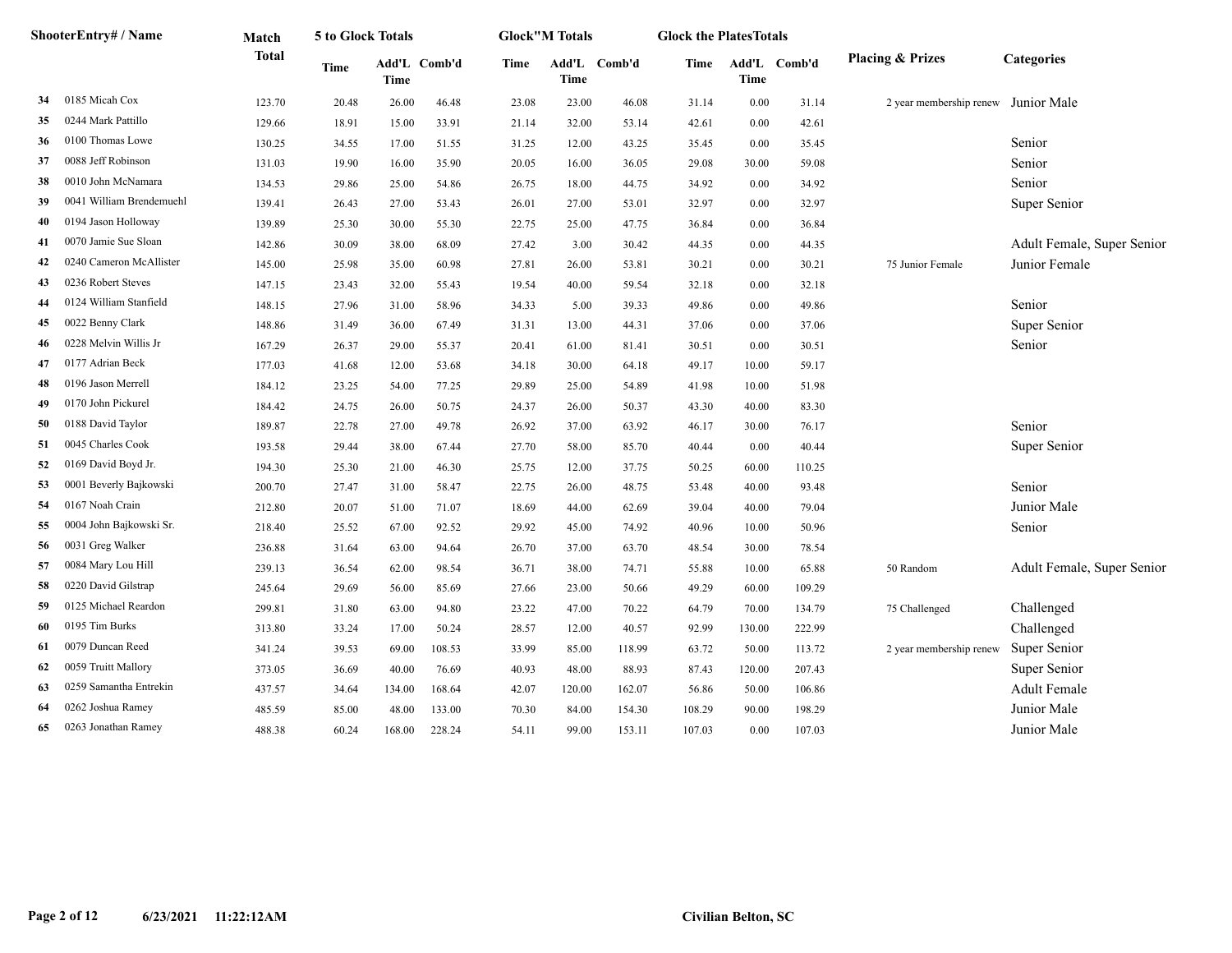## Final Competition Rankings for the Belton Blast II

|    | ShooterEntry# / Name      | Match        | 5 to Glock Totals |       |              |             | <b>Glock"M Totals</b> |              | <b>Glock the PlatesTotals</b> |          |              |              |                             |
|----|---------------------------|--------------|-------------------|-------|--------------|-------------|-----------------------|--------------|-------------------------------|----------|--------------|--------------|-----------------------------|
|    |                           | <b>Total</b> | Time              | Time  | Add'L Comb'd | <b>Time</b> | Time                  | Add'L Comb'd | Time                          | Time     | Add'L Comb'd |              | <b>Placing &amp; Prizes</b> |
| 1  | 0037 Tony Boone*          | 46.53        | 17.01             | 2.00  | 19.01        | 15.29       | 1.00                  | 16.29        | 11.23                         | $0.00\,$ | 11.23        |              | 1 Pistol Place              |
| 2  | 0216 Fred King*           | 50.15        | 15.89             | 5.00  | 20.89        | 13.72       | 1.00                  | 14.72        | 14.54                         | $0.00\,$ | 14.54        |              | 50 Random                   |
| 3  | 0049 John Farrar*         | 50.29        | 15.99             | 7.00  | 22.99        | 14.41       | 2.00                  | 16.41        | 10.89                         | 0.00     | 10.89        |              |                             |
| 4  | 0152 Andrea Boone*        | 50.63        | 15.01             | 5.00  | 20.01        | 12.26       | 8.00                  | 20.26        | 10.36                         | 0.00     | 10.36        |              |                             |
| 5  | 0157 Danny Clifton*       | 54.37        | 14.08             | 3.00  | 17.08        | 13.87       | 10.00                 | 23.87        | 13.42                         | 0.00     | 13.42        |              |                             |
| 6  | 0198 Mark Allison*        | 58.42        | 22.69             | 1.00  | 23.69        | 17.40       | 2.00                  | 19.40        | 15.33                         | 0.00     | 15.33        |              |                             |
| 7  | 0020 Harry Russell        | 60.45        | 21.93             | 1.00  | 22.93        | 20.43       | 1.00                  | 21.43        | 16.09                         | 0.00     | 16.09        |              | 1 Pistol Place              |
| 8  | 0247 Jarvis Totherow      | 61.71        | 17.33             | 11.00 | 28.33        | 14.50       | 4.00                  | 18.50        | 14.88                         | 0.00     | 14.88        | 2            | 100 Place                   |
| 9  | 0256 Shukhrat Artikov     | 69.19        | 21.58             | 1.00  | 22.58        | 18.18       | 10.00                 | 28.18        | 18.43                         | 0.00     | 18.43        | $\mathbf{3}$ | 75 Place                    |
| 10 | 0151 Jacob Everett        | 70.04        | 16.71             | 9.00  | 25.71        | 14.92       | 11.00                 | 25.92        | 18.41                         | 0.00     | 18.41        |              |                             |
| 11 | 0253 Maddie Mahaney*      | 73.92        | 21.09             | 6.00  | 27.09        | 18.91       | 12.00                 | 30.91        | 15.92                         | 0.00     | 15.92        |              |                             |
| 12 | 0134 Wallace Knight*      | 74.05        | 20.85             | 9.00  | 29.85        | 18.86       | 7.00                  | 25.86        | 18.34                         | 0.00     | 18.34        |              |                             |
| 13 | 0098 Edward Love          | 74.12        | 26.10             | 3.00  | 29.10        | 22.59       | 2.00                  | 24.59        | 20.43                         | 0.00     | 20.43        |              |                             |
| 14 | 0105 John McGahee         | 78.90        | 23.08             | 15.00 | 38.08        | 20.09       | 0.00                  | 20.09        | 20.73                         | 0.00     | 20.73        |              |                             |
| 15 | 0211 Patrick O'Malley*    | 80.30        | 22.35             | 5.00  | 27.35        | 22.34       | 11.00                 | 33.34        | 19.61                         | 0.00     | 19.61        |              |                             |
| 16 | 0250 Vic Seiter III       | 80.38        | 23.61             | 2.00  | 25.61        | 18.08       | 17.00                 | 35.08        | 19.69                         | 0.00     | 19.69        |              |                             |
| 17 | 0141 Judith Gallion*      | 82.35        | 23.01             | 9.00  | 32.01        | 19.46       | 4.00                  | 23.46        | 26.88                         | 0.00     | 26.88        |              |                             |
| 18 | 0083 Mike Wilkie          | 83.06        | 21.61             | 6.00  | 27.61        | 22.50       | 8.00                  | 30.50        | 24.95                         | 0.00     | 24.95        |              |                             |
| 19 | 0025 Marshall Evans Jr.   | 85.73        | 24.71             | 8.00  | 32.71        | 23.08       | 4.00                  | 27.08        | 25.94                         | 0.00     | 25.94        |              |                             |
| 20 | 0174 Gerald Littles       | 91.18        | 23.48             | 19.00 | 42.48        | 22.28       | 2.00                  | 24.28        | 24.42                         | 0.00     | 24.42        |              |                             |
| 21 | 0191 Marcelino Aviles     | 91.52        | 20.98             | 14.00 | 34.98        | 21.06       | 3.00                  | 24.06        | 32.48                         | 0.00     | 32.48        |              |                             |
| 22 | 0238 Tina Gibbs*          | 91.61        | 19.48             | 14.00 | 33.48        | 19.15       | 19.00                 | 38.15        | 19.98                         | 0.00     | 19.98        |              |                             |
| 23 | 0099 Mike Smith           | 92.70        | 26.91             | 4.00  | 30.91        | 28.43       | 7.00                  | 35.43        | 26.36                         | 0.00     | 26.36        |              |                             |
| 24 | 0013 Robert Milner*       | 93.83        | 22.78             | 6.00  | 28.78        | 19.71       | 23.00                 | 42.71        | 22.34                         | 0.00     | 22.34        |              |                             |
| 25 | 0130 Thomas Mansfield Jr. | 94.39        | 24.92             | 7.00  | 31.92        | 22.76       | 15.00                 | 37.76        | 24.71                         | 0.00     | 24.71        |              |                             |
| 26 | 0110 Chris Burke          | 95.69        | 14.57             | 23.00 | 37.57        | 16.23       | 23.00                 | 39.23        | 18.89                         | 0.00     | 18.89        |              |                             |
| 27 | 0203 Chris Baird          | 96.85        | 23.24             | 16.00 | 39.24        | 22.92       | 14.00                 | 36.92        | 20.69                         | 0.00     | 20.69        |              |                             |
| 28 | 0053 Tommy Herman         | 99.16        | 26.06             | 22.00 | 48.06        | 23.53       | 2.00                  | 25.53        | 25.57                         | 0.00     | 25.57        |              |                             |
| 29 | 0205 Marc Schaffer        | 99.35        | 24.29             | 16.00 | 40.29        | 24.59       | 11.00                 | 35.59        | 23.47                         | 0.00     | 23.47        |              |                             |
| 30 | 0029 Robert Temple        | 102.65       | 35.32             | 3.00  | 38.32        | 26.18       | 9.00                  | 35.18        | 29.15                         | 0.00     | 29.15        |              |                             |
| 31 | 0252 Jacob Seiter         | 103.86       | 18.68             | 23.00 | 41.68        | 18.11       | 27.00                 | 45.11        | 17.07                         | 0.00     | 17.07        |              |                             |
| 32 | 0027 Don Rutherford       | 104.09       | 20.16             | 14.00 | 34.16        | 19.58       | 13.00                 | 32.58        | 37.35                         | 0.00     | 37.35        |              |                             |
| 33 | 0095 James Parris Jr      | 107.86       | 32.37             | 9.00  | 41.37        | 31.08       | 5.00                  | 36.08        | 30.41                         | 0.00     | 30.41        |              |                             |
| 34 | 0224 Eugene Mazur         | 123.60       | 17.16             | 16.00 | 33.16        | 20.59       | 10.00                 | 30.59        | 29.85                         | 30.00    | 59.85        |              |                             |
| 35 | 0137 Kenneth Kerr         | 124.42       | 34.18             | 16.00 | 50.18        | 33.06       | 9.00                  | 42.06        | 32.18                         | 0.00     | 32.18        |              |                             |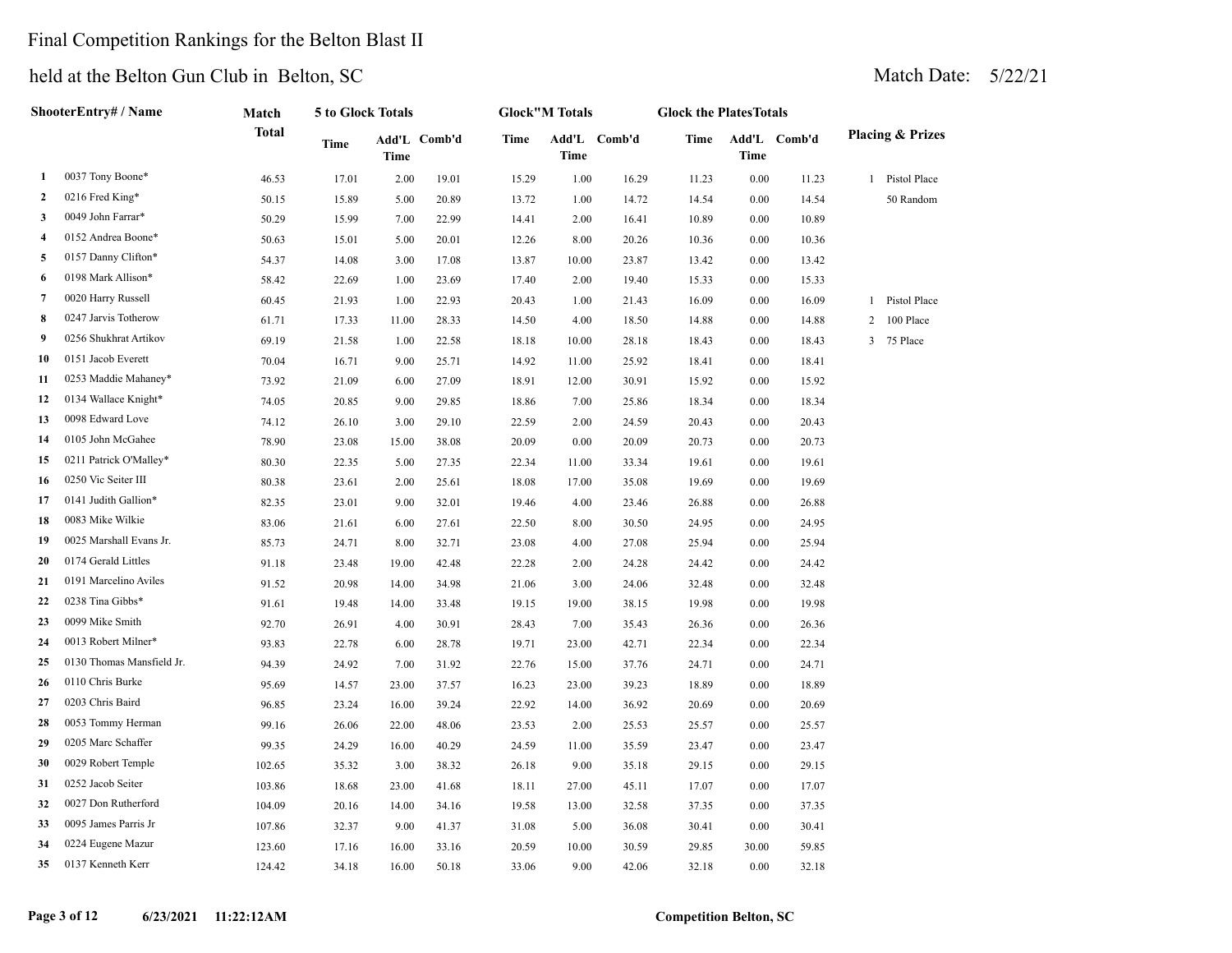|    | ShooterEntry# / Name     | Match  | 5 to Glock Totals |       |              |       | <b>Glock</b> "M Totals |              | <b>Glock the Plates Totals</b> |       |              |                             |
|----|--------------------------|--------|-------------------|-------|--------------|-------|------------------------|--------------|--------------------------------|-------|--------------|-----------------------------|
|    |                          | Total  | Time              | Time  | Add'L Comb'd | Time  | Time                   | Add'L Comb'd | Time                           | Time  | Add'L Comb'd | <b>Placing &amp; Prizes</b> |
| 36 | 0042 William Brendemuehl | 124.83 | 24.65             | 18.00 | 42.65        | 24.40 | 13.00                  | 37.40        | 34.78                          | 10.00 | 44.78        |                             |
| 37 | 0107 Derek Burton        | 127.49 | 32.33             | 13.00 | 45.33        | 27.59 | 28.00                  | 55.59        | 26.57                          | 0.00  | 26.57        | 2 year membership renew     |
| 38 | 0101 Thomas Lowe         | 148.39 | 30.51             | 14.00 | 44.51        | 31.26 | 35.00                  | 66.26        | 37.62                          | 0.00  | 37.62        |                             |
| 39 | 0189 David Taylor        | 167.48 | 23.26             | 39.00 | 62.26        | 21.17 | 52.00                  | 73.17        | 32.05                          | 0.00  | 32.05        |                             |
| 40 | 0040 Joseph Brendemuehl  | 173.68 | 23.12             | 23.00 | 46.12        | 22.24 | 35.00                  | 57.24        | 50.32                          | 20.00 | 70.32        |                             |
| 41 | 0146 David Gilstrap      | 191.23 | 34.16             | 47.00 | 81.16        | 32.59 | 31.00                  | 63.59        | 46.48                          | 0.00  | 46.48        |                             |
| 42 | 0209 Hannah Gilstrap     | 202.00 | 25.90             | 70.00 | 95.90        | 22.48 | 36.00                  | 58.48        | 37.62                          | 10.00 | 47.62        |                             |
| 43 | 0032 Greg Walker         | 228.36 | 32.46             | 28.00 | 60.46        | 28.99 | 60.00                  | 88.99        | 48.91                          | 30.00 | 78.91        |                             |
| 44 | 0154 Nicole Gilstrap     | 231.83 | 28.92             | 27.00 | 55.92        | 26.40 | 44.00                  | 70.40        | 55.51                          | 50.00 | 105.51       |                             |
| 45 | 0060 Truitt Mallory      | 307.04 | 39.74             | 35.00 | 74.74        | 36.09 | 29.00                  | 65.09        | 77.21                          | 90.00 | 167.21       |                             |
| 46 | 0127 Michael Reardon     | 360.10 | 31.93             | 68.00 | 99.93        | 34.83 | 80.00                  | 114.83       | 65.34                          | 80.00 | 145.34       |                             |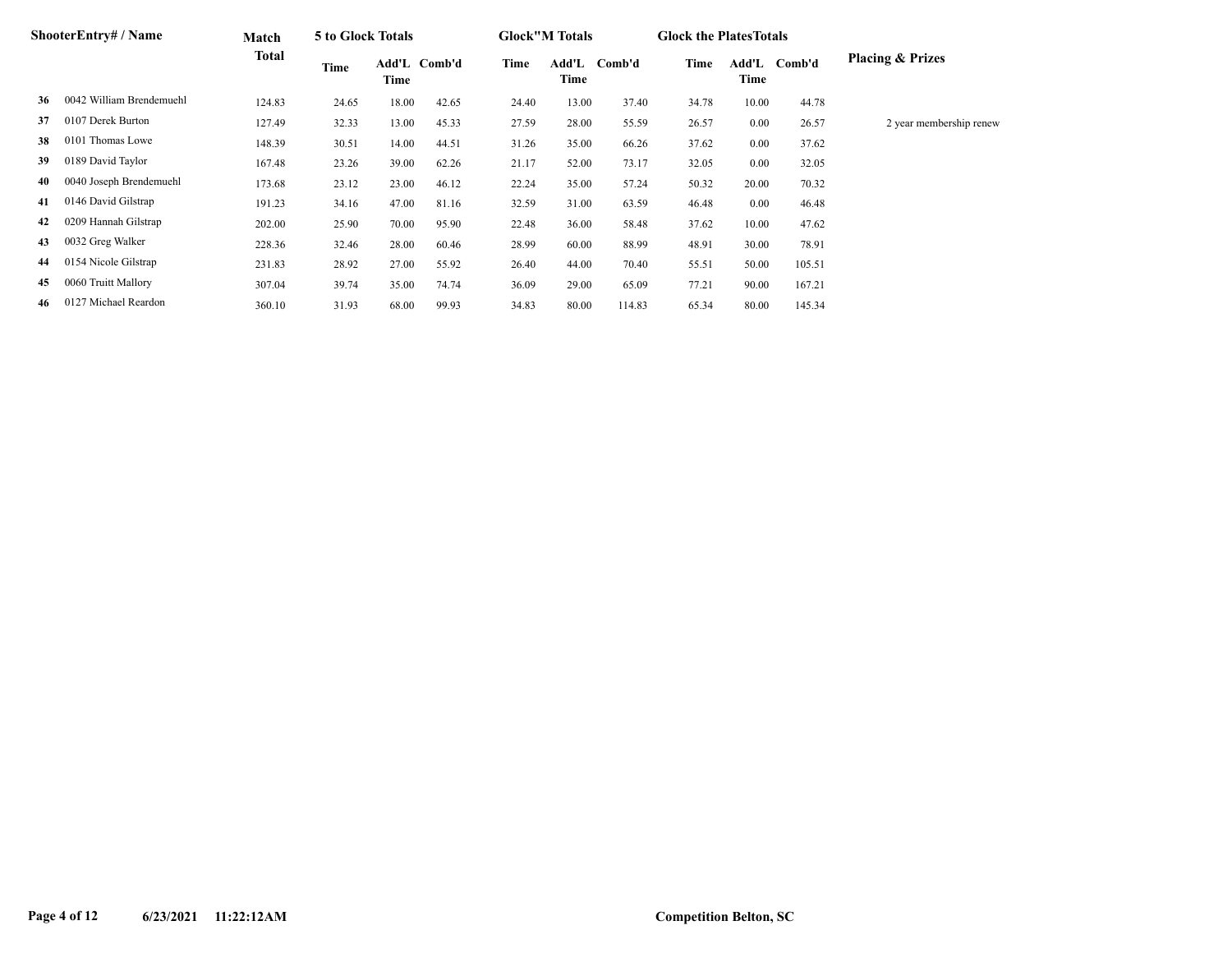# Final Guardian Rankings for the Belton Blast II

|    | ShooterEntry# / Name        | Match  | 5 to Glock Totals |          |              |       | <b>Glock"M Totals</b> |        | <b>Glock the PlatesTotals</b> |          |              |                             |                               |
|----|-----------------------------|--------|-------------------|----------|--------------|-------|-----------------------|--------|-------------------------------|----------|--------------|-----------------------------|-------------------------------|
|    |                             | Total  | Time              | Time     | Add'L Comb'd | Time  | Add'L<br>Time         | Comb'd | Time                          | Time     | Add'L Comb'd | <b>Placing &amp; Prizes</b> | <b>Categories</b>             |
|    | 0019 Harry Russell          | 57.61  | 21.97             | 0.00     | 21.97        | 19.99 | 0.00                  | 19.99  | 15.65                         | 0.00     | 15.65        | 100 Place                   | Senior                        |
|    |                             | 57.61  | 21.97             | $0.00\,$ | 21.97        | 19.99 | 0.00                  | 19.99  | 15.65                         | 0.00     | 15.65        | 75 Senior                   | Senior                        |
|    | 0024 Marshall Evans Jr.     | 78.74  | 24.56             | 4.00     | 28.56        | 21.82 | 3.00                  | 24.82  | 25.36                         | 0.00     | 25.36        | 2 Etool Place               | Senior                        |
| 3  | 0232 Stephen Southerland II | 91.45  | 20.93             | 14.00    | 34.93        | 23.00 | 11.00                 | 34.00  | 22.52                         | 0.00     | 22.52        | 3 Knife Place               |                               |
|    | 0082 Mike Wilkie            | 93.34  | 24.06             | 14.00    | 38.06        | 18.77 | 7.00                  | 25.77  | 29.51                         | 0.00     | 29.51        |                             | Senior                        |
| 5  | 0183 Rick Gibbs             | 98.52  | 22.55             | 4.00     | 26.55        | 20.57 | 7.00                  | 27.57  | 34.40                         | 10.00    | 44.40        | 75 Challenged               | Challenged, Super Senior      |
| 5  |                             | 98.52  | 22.55             | 4.00     | 26.55        | 20.57 | 7.00                  | 27.57  | 34.40                         | 10.00    | 44.40        | 75 Super Senior             | Challenged, Super Senior      |
| 6  | 0186 Brett Browning         | 99.10  | 22.42             | 13.00    | 35.42        | 22.76 | 13.00                 | 35.76  | 27.92                         | 0.00     | 27.92        |                             | Senior                        |
|    | 0028 Robert Temple          | 103.10 | 33.97             | 3.00     | 36.97        | 28.36 | 7.00                  | 35.36  | 30.77                         | $0.00\,$ | 30.77        |                             | Super Senior                  |
| 8  | 0237 Tony Hannon            | 104.07 | 17.09             | 34.00    | 51.09        | 14.38 | 13.00                 | 27.38  | 25.60                         | 0.00     | 25.60        |                             |                               |
|    | 0190 Marcelino Aviles       | 107.60 | 21.86             | 6.00     | 27.86        | 22.48 | 7.00                  | 29.48  | 30.26                         | 20.00    | 50.26        | Pistol Random               | Super Senior                  |
| 10 | 0030 Patricia Temple        | 145.96 | 39.97             | 11.00    | 50.97        | 33.04 | 16.00                 | 49.04  | 45.95                         | 0.00     | 45.95        | 75 Guardian Female          | Guardian Female, Super Senior |
| 11 | 0257 Joseph Mykytyn         | 147.06 | 16.81             | 53.00    | 69.81        | 25.33 | 16.00                 | 41.33  | 35.92                         | 0.00     | 35.92        |                             | Super Senior                  |
|    | 0136 Kenneth Kerr           | 166.37 | 45.63             | 10.00    | 55.63        | 32.21 | 4.00                  | 36.21  | 54.53                         | 20.00    | 74.53        |                             | Super Senior                  |
| 13 | 0149 Gary Ebert             | 181.84 | 39.33             | 13.00    | 52.33        | 35.12 | 6.00                  | 41.12  | 58.39                         | 30.00    | 88.39        |                             | Super Senior                  |
|    | 14 0081 Kenyon Harrington   | 251.98 | 28.76             | 59.00    | 87.76        | 21.32 | 56.00                 | 77.32  | 46.90                         | 40.00    | 86.90        |                             | Senior                        |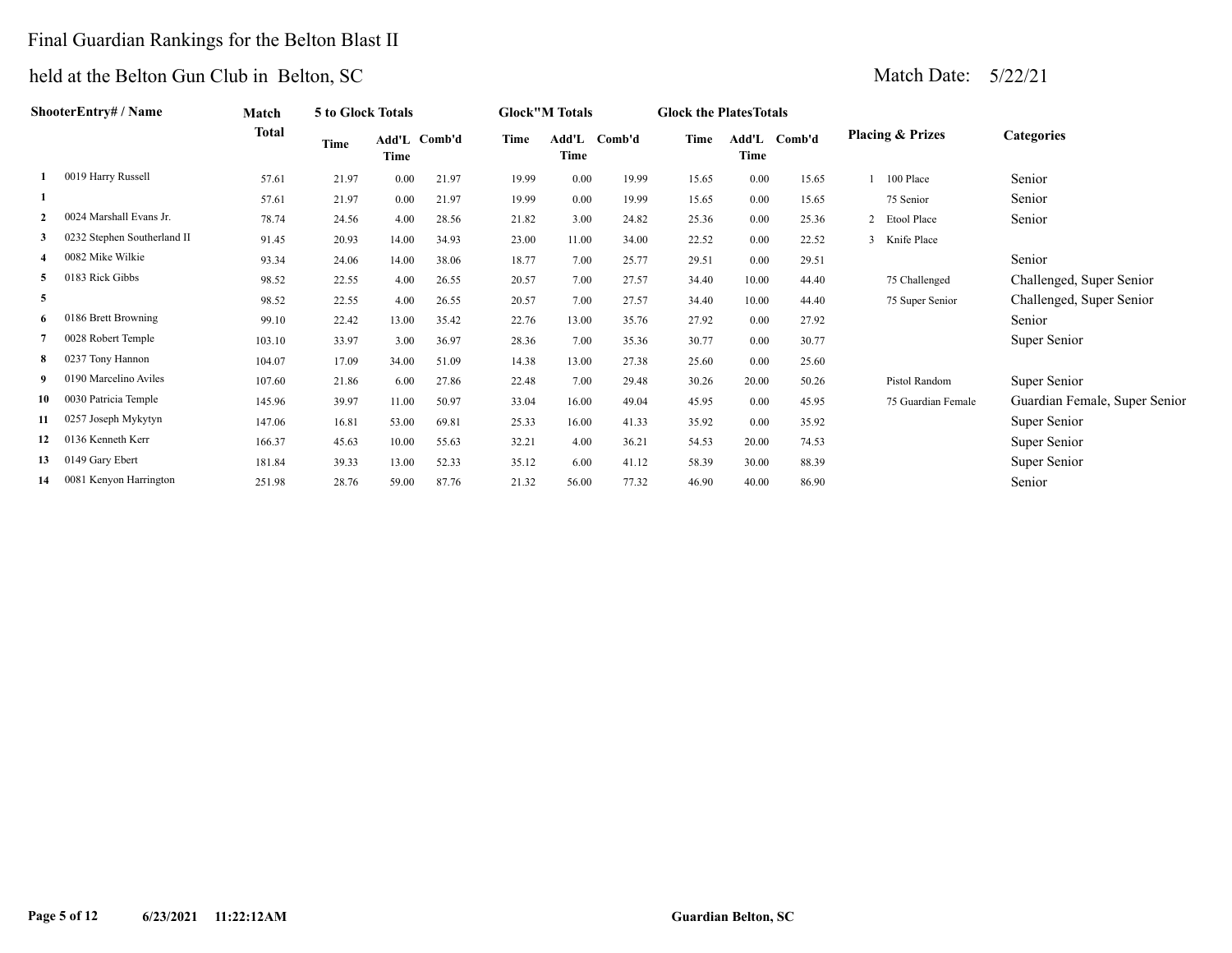## Final Heavy Metal Rankings for the Belton Blast II

|    | ShooterEntry# / Name    | Match        | 5 to Glock Totals |       |              |       | <b>Glock"M Totals</b> |              | <b>Glock the PlatesTotals</b> |       |              |                             |
|----|-------------------------|--------------|-------------------|-------|--------------|-------|-----------------------|--------------|-------------------------------|-------|--------------|-----------------------------|
|    |                         | <b>Total</b> | <b>Time</b>       | Time  | Add'L Comb'd | Time  | <b>Time</b>           | Add'L Comb'd | Time                          | Time  | Add'L Comb'd | <b>Placing &amp; Prizes</b> |
| 1  | 0243 Nick McAllister*   | 49.43        | 14.87             | 5.00  | 19.87        | 13.19 | 5.00                  | 18.19        | 11.37                         | 0.00  | 11.37        | 1 Pistol Place              |
| 2  | 0133 Tony Boone*        | 52.01        | 18.82             | 1.00  | 19.82        | 16.14 | 1.00                  | 17.14        | 15.05                         | 0.00  | 15.05        | 2 100 Place                 |
| 3  | 0160 Danny Clifton*     | 52.87        | 16.35             | 5.00  | 21.35        | 14.67 | 1.00                  | 15.67        | 15.85                         | 0.00  | 15.85        |                             |
| 4  | 0044 Eli Colotta*       | 55.29        | 19.69             | 0.00  | 19.69        | 18.20 | 2.00                  | 20.20        | 15.40                         | 0.00  | 15.40        |                             |
| 5  | 0052 John Farrar*       | 61.44        | 17.32             | 6.00  | 23.32        | 14.15 | 10.00                 | 24.15        | 13.97                         | 0.00  | 13.97        |                             |
| 6  | 0074 Kenneth McCune*    | 65.18        | 22.82             | 3.00  | 25.82        | 19.05 | 4.00                  | 23.05        | 16.31                         | 0.00  | 16.31        |                             |
| 7  | 0056 Fred King*         | 66.64        | 17.18             | 9.00  | 26.18        | 16.82 | 3.00                  | 19.82        | 20.64                         | 0.00  | 20.64        |                             |
| 8  | 0078 Michael Dixon*     | 69.56        | 23.94             | 3.00  | 26.94        | 23.24 | 2.00                  | 25.24        | 17.38                         | 0.00  | 17.38        |                             |
| 9  | 0067 David Williams*    | 71.36        | 21.81             | 8.00  | 29.81        | 19.49 | 3.00                  | 22.49        | 19.06                         | 0.00  | 19.06        | 2 year membership renew     |
| 10 | 0034 Michael Wilson*    | 75.00        | 19.55             | 9.00  | 28.55        | 16.51 | 9.00                  | 25.51        | 20.94                         | 0.00  | 20.94        |                             |
| 11 | 0245 Thomas Cannon*     | 75.53        | 22.38             | 4.00  | 26.38        | 18.01 | 8.00                  | 26.01        | 23.14                         | 0.00  | 23.14        |                             |
| 12 | 0182 Tina Gibbs*        | 78.55        | 20.00             | 9.00  | 29.00        | 20.31 | 10.00                 | 30.31        | 19.24                         | 0.00  | 19.24        |                             |
| 13 | 0261 Barry Ramey        | 86.91        | 22.83             | 8.00  | 30.83        | 21.71 | 8.00                  | 29.71        | 26.37                         | 0.00  | 26.37        | 1 Pistol Place              |
| 14 | 0009 Victor Harrelson   | 87.36        | 29.80             | 4.00  | 33.80        | 27.07 | 6.00                  | 33.07        | 20.49                         | 0.00  | 20.49        | 2 75 Place                  |
| 15 | 0144 Judith Gallion*    | 88.90        | 24.20             | 6.00  | 30.20        | 22.29 | 9.00                  | 31.29        | 27.41                         | 0.00  | 27.41        | 50 Random                   |
| 16 | 0226 Eugene Mazur       | 90.56        | 20.05             | 15.00 | 35.05        | 21.07 | 11.00                 | 32.07        | 23.44                         | 0.00  | 23.44        | 3 Etool Place               |
| 17 | 0248 Lee Hunt           | 90.97        | 23.60             | 3.00  | 26.60        | 20.44 | 14.00                 | 34.44        | 29.93                         | 0.00  | 29.93        | 5 \$50.00 Random            |
| 18 | 0135 Wallace Knight*    | 91.72        | 21.89             | 5.00  | 26.89        | 20.80 | 9.00                  | 29.80        | 25.03                         | 10.00 | 35.03        |                             |
| 19 | 0018 Robert Milot*      | 97.26        | 23.54             | 17.00 | 40.54        | 21.95 | 14.00                 | 35.95        | 20.77                         | 0.00  | 20.77        |                             |
| 20 | 0176 Gerald Littles     | 102.94       | 26.31             | 17.00 | 43.31        | 26.58 | 7.00                  | 33.58        | 26.05                         | 0.00  | 26.05        |                             |
| 21 | 0235 Theodore Roberts   | 117.92       | 29.76             | 10.00 | 39.76        | 30.45 | 25.00                 | 55.45        | 22.71                         | 0.00  | 22.71        |                             |
| 22 | 0163 Fletcher Rutter    | 127.92       | 27.31             | 22.00 | 49.31        | 21.84 | 17.00                 | 38.84        | 39.77                         | 0.00  | 39.77        |                             |
| 23 | 0121 Dan Henson         | 128.34       | 26.09             | 17.00 | 43.09        | 24.35 | 27.00                 | 51.35        | 33.90                         | 0.00  | 33.90        |                             |
| 24 | 0090 Jeff Robinson      | 139.70       | 20.24             | 9.00  | 29.24        | 21.00 | 40.00                 | 61.00        | 29.46                         | 20.00 | 49.46        |                             |
| 25 | 0102 Thomas Lowe        | 157.85       | 36.47             | 11.00 | 47.47        | 65.19 | 1.00                  | 66.19        | 44.19                         | 0.00  | 44.19        |                             |
| 26 | 0072 Jamie Sue Sloan    | 166.84       | 32.72             | 31.00 | 63.72        | 31.99 | 31.00                 | 62.99        | 40.13                         | 0.00  | 40.13        |                             |
| 27 | 0023 Benny Clark        | 171.53       | 42.57             | 21.00 | 63.57        | 31.85 | 34.00                 | 65.85        | 42.11                         | 0.00  | 42.11        |                             |
| 28 | 0166 John McNamara      | 172.98       | 31.91             | 27.00 | 58.91        | 35.69 | 36.00                 | 71.69        | 42.38                         | 0.00  | 42.38        |                             |
| 29 | 0005 John Bajkowski Sr. | 175.02       | 36.16             | 42.00 | 78.16        | 33.63 | 19.00                 | 52.63        | 44.23                         | 0.00  | 44.23        |                             |
| 30 | 0129 Paul Gwiazdzinski  | 432.09       | 34.61             | 62.00 | 96.61        | 51.00 | 93.00                 | 144.00       | 101.48                        | 90.00 | 191.48       | 50 Random                   |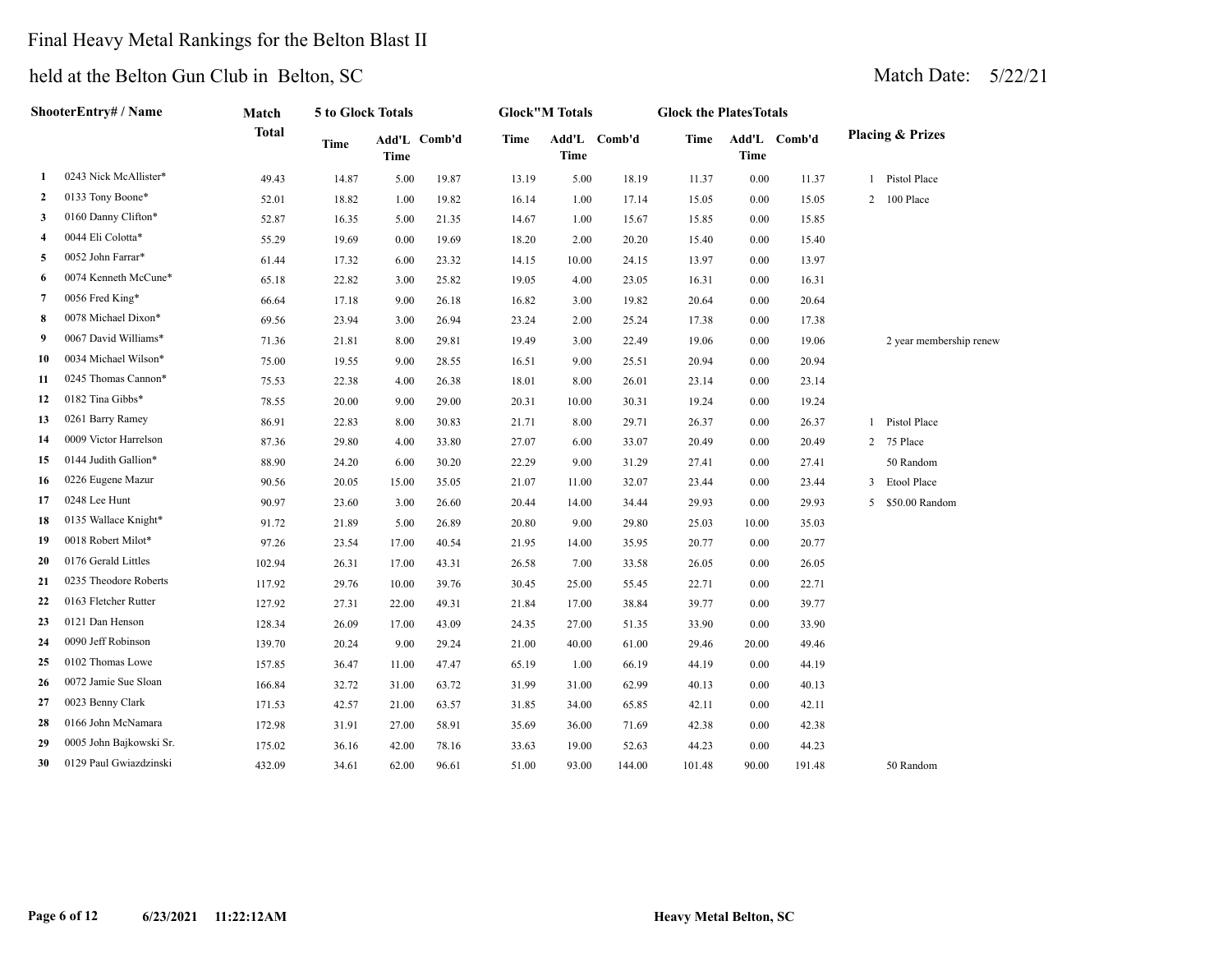## Final Major Sub Rankings for the Belton Blast II

|              | ShooterEntry# / Name      | <b>Match</b> | <b>5 to Glock Totals</b> |             |              |             | <b>Glock</b> "M Totals |              | <b>Glock the PlatesTotals</b> |             |              |                             |
|--------------|---------------------------|--------------|--------------------------|-------------|--------------|-------------|------------------------|--------------|-------------------------------|-------------|--------------|-----------------------------|
|              |                           | <b>Total</b> | <b>Time</b>              | <b>Time</b> | Add'L Comb'd | <b>Time</b> | Time                   | Add'L Comb'd | <b>Time</b>                   | <b>Time</b> | Add'L Comb'd | <b>Placing &amp; Prizes</b> |
| 1            | 0036 Tony Boone*          | 40.48        | 11.45                    | 0.00        | 11.45        | 10.67       | 2.00                   | 12.67        | 16.36                         | 0.00        | 16.36        | 2 100 Place                 |
| $\mathbf{2}$ | 0156 Danny Clifton*       | 41.43        | 10.28                    | 2.00        | 12.28        | 11.11       | 1.00                   | 12.11        | 17.04                         | 0.00        | 17.04        | Pistol Place                |
| 3            | 0043 Eli Colotta*         | 41.54        | 12.47                    | 1.00        | 13.47        | 12.72       | 0.00                   | 12.72        | 15.35                         | 0.00        | 15.35        |                             |
| 4            | 0063 Christopher Roberts* | 43.06        | 12.19                    | 0.00        | 12.19        | 11.68       | 2.00                   | 13.68        | 17.19                         | 0.00        | 17.19        |                             |
| 5            | 0073 Kenneth McCune*      | 43.50        | 12.88                    | 0.00        | 12.88        | 11.63       | 4.00                   | 15.63        | 14.99                         | 0.00        | 14.99        |                             |
| 6            | 0076 Michael Dixon*       | 45.50        | 12.72                    | 0.00        | 12.72        | 14.02       | 1.00                   | 15.02        | 17.76                         | 0.00        | 17.76        |                             |
| 7            | 0058 Wallace Knight*      | 57.22        | 13.51                    | 6.00        | 19.51        | 13.87       | 2.00                   | 15.87        | 21.84                         | 0.00        | 21.84        |                             |
| 8            | 0148 Chris Edwards*       | 63.90        | 13.11                    | 4.00        | 17.11        | 13.80       | 7.00                   | 20.80        | 25.99                         | 0.00        | 25.99        |                             |
| 9            | 0048 John Farrar*         | 65.98        | 10.02                    | 2.00        | 12.02        | 9.80        | 7.00                   | 16.80        | 17.16                         | 20.00       | 37.16        |                             |
| 10           | 0184 Rick Gibbs           | 67.98        | 15.32                    | 4.00        | 19.32        | 14.90       | 6.00                   | 20.90        | 27.76                         | 0.00        | 27.76        | 1 100 Place                 |
| 11           | 0180 Tina Gibbs*          | 68.61        | 15.61                    | 6.00        | 21.61        | 15.08       | 1.00                   | 16.08        | 20.92                         | 10.00       | 30.92        |                             |
| 12           | 0140 Judith Gallion*      | 70.10        | 15.75                    | 4.00        | 19.75        | 16.67       | 2.00                   | 18.67        | 31.68                         | 0.00        | 31.68        |                             |
| 13           | 0055 Fred King*           | 71.15        | 10.99                    | 6.00        | 16.99        | 10.31       | 6.00                   | 16.31        | 17.85                         | 20.00       | 37.85        |                             |
| 14           | 0128 James Mielnik*       | 72.70        | 13.31                    | 0.00        | 13.31        | 13.55       | 6.00                   | 19.55        | 19.84                         | 20.00       | 39.84        |                             |
| 15           | 0171 Gerald Littles       | 74.60        | 18.03                    | 1.00        | 19.03        | 17.38       | 4.00                   | 21.38        | 34.19                         | 0.00        | 34.19        | 2 Etool Place               |
| 16           | 0104 John McGahee         | 81.12        | 14.09                    | 10.00       | 24.09        | 13.16       | 5.00                   | 18.16        | 28.87                         | 10.00       | 38.87        | 3 Knife Place               |
| 17           | 0223 Eugene Mazur         | 84.80        | 13.75                    | 16.00       | 29.75        | 13.78       | 7.00                   | 20.78        | 24.27                         | 10.00       | 34.27        |                             |
| 18           | 0214 James Wallis* Jr.    | 85.55        | 17.60                    | 2.00        | 19.60        | 17.04       | 0.00                   | 17.04        | 28.91                         | 20.00       | 48.91        |                             |
| 19           | 0012 Robert Milner*       | 101.31       | 14.74                    | 5.00        | 19.74        | 14.46       | 5.00                   | 19.46        | 32.11                         | 30.00       | 62.11        |                             |
| 20           | 0046 Charles Cook         | 106.10       | 18.06                    | 15.00       | 33.06        | 21.45       | 10.00                  | 31.45        | 41.59                         | 0.00        | 41.59        |                             |
| 21           | 0258 Joseph Mykytyn       | 117.99       | 12.25                    | 16.00       | 28.25        | 19.03       | 12.00                  | 31.03        | 28.71                         | 30.00       | 58.71        |                             |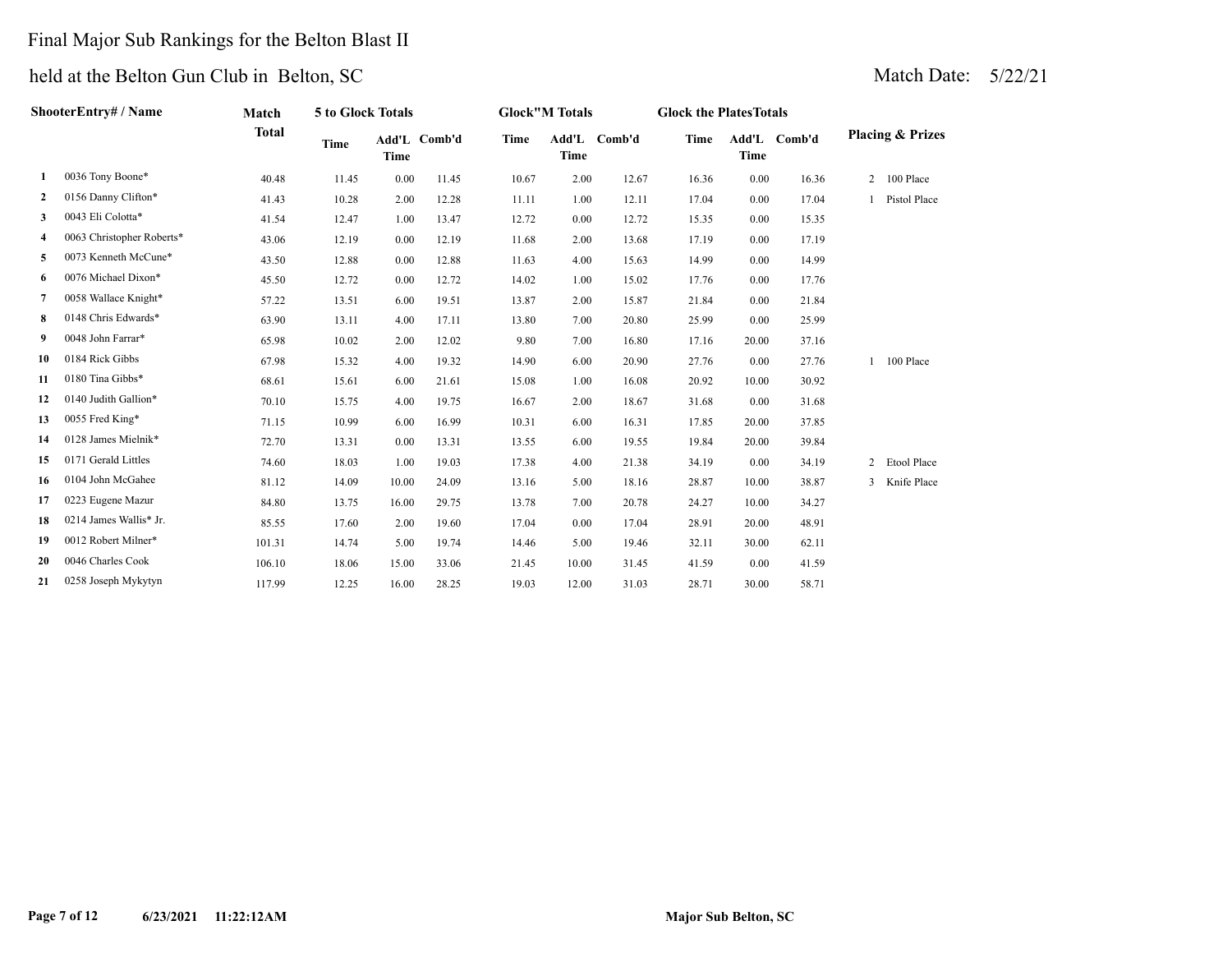## Final Master Stock Rankings for the Belton Blast II

|              | ShooterEntry# / Name   | Match        | 5 to Glock Totals |       |              |             | <b>Glock"M Totals</b> |        | <b>Glock the Plates Totals</b> |       |              |                             |
|--------------|------------------------|--------------|-------------------|-------|--------------|-------------|-----------------------|--------|--------------------------------|-------|--------------|-----------------------------|
|              |                        | <b>Total</b> | <b>Time</b>       | Time  | Add'L Comb'd | <b>Time</b> | Add'L<br>Time         | Comb'd | <b>Time</b>                    | Time  | Add'L Comb'd | <b>Placing &amp; Prizes</b> |
| 1            | 0153 Andrea Boone*     | 42.91        | 15.18             | 0.00  | 15.18        | 13.21       | 2.00                  | 15.21  | 12.52                          | 0.00  | 12.52        | Pistol MatchMeister         |
| $\mathbf{2}$ | 0051 John Farrar*      | 43.60        | 14.61             | 2.00  | 16.61        | 14.19       | 1.00                  | 15.19  | 11.80                          | 0.00  | 11.80        | Pistol Place                |
| 3            | 0038 Tony Boone*       | 48.03        | 17.79             | 0.00  | 17.79        | 15.50       | 2.00                  | 17.50  | 12.74                          | 0.00  | 12.74        | 2 75 Place                  |
| 4            | 0159 Danny Clifton*    | 50.78        | 16.31             | 7.00  | 23.31        | 14.92       | 1.00                  | 15.92  | 11.55                          | 0.00  | 11.55        | 3 Etool Place               |
| 5.           | 0218 Fred King*        | 53.09        | 15.51             | 5.00  | 20.51        | 14.07       | 5.00                  | 19.07  | 13.51                          | 0.00  | 13.51        |                             |
| 6            | 0085 Chris Edwards*    | 62.35        | 19.36             | 3.00  | 22.36        | 19.24       | 6.00                  | 25.24  | 14.75                          | 0.00  | 14.75        |                             |
| 7            | 0017 Robert Milot*     | 64.52        | 24.57             | 3.00  | 27.57        | 18.83       | 4.00                  | 22.83  | 14.12                          | 0.00  | 14.12        | 50 Random                   |
| 8            | 0092 Jimmy Ashley*     | 70.15        | 16.46             | 6.00  | 22.46        | 17.41       | 10.00                 | 27.41  | 20.28                          | 0.00  | 20.28        |                             |
| 9            | 0066 David Williams*   | 72.56        | 19.10             | 6.00  | 25.10        | 19.34       | 1.00                  | 20.34  | 27.12                          | 0.00  | 27.12        |                             |
| 10           | 0077 Michael Dixon*    | 72.68        | 19.16             | 4.00  | 23.16        | 21.06       | 13.00                 | 34.06  | 15.46                          | 0.00  | 15.46        |                             |
| 11           | 0033 Michael Wilson*   | 73.68        | 17.35             | 9.00  | 26.35        | 16.72       | 7.00                  | 23.72  | 23.61                          | 0.00  | 23.61        |                             |
| 12           | 0181 Tina Gibbs*       | 75.29        | 19.39             | 7.00  | 26.39        | 17.89       | 11.00                 | 28.89  | 20.01                          | 0.00  | 20.01        |                             |
| 13           | 0014 Robert Milner*    | 79.90        | 20.87             | 6.00  | 26.87        | 21.34       | 7.00                  | 28.34  | 24.69                          | 0.00  | 24.69        |                             |
| 14           | 0112 Chris Burke       | 82.45        | 15.12             | 25.00 | 40.12        | 17.10       | 9.00                  | 26.10  | 16.23                          | 0.00  | 16.23        |                             |
| 15           | 0215 James Wallis* Jr. | 83.92        | 24.24             | 4.00  | 28.24        | 24.45       | 1.00                  | 25.45  | 30.23                          | 0.00  | 30.23        |                             |
| 16           | 0199 Mark Allison*     | 85.49        | 22.20             | 3.00  | 25.20        | 16.84       | 10.00                 | 26.84  | 23.45                          | 10.00 | 33.45        |                             |
| 17           | 0212 Patrick O'Malley* | 87.52        | 25.07             | 2.00  | 27.07        | 25.32       | 11.00                 | 36.32  | 24.13                          | 0.00  | 24.13        |                             |
| 18           | 0207 Steven Degerick*  | 90.76        | 21.92             | 12.00 | 33.92        | 18.09       | 22.00                 | 40.09  | 16.75                          | 0.00  | 16.75        |                             |
| 19           | 0143 Judith Gallion*   | 96.37        | 21.78             | 21.00 | 42.78        | 19.31       | 8.00                  | 27.31  | 26.28                          | 0.00  | 26.28        | Pistol Random               |
|              |                        |              |                   |       |              |             |                       |        |                                |       |              |                             |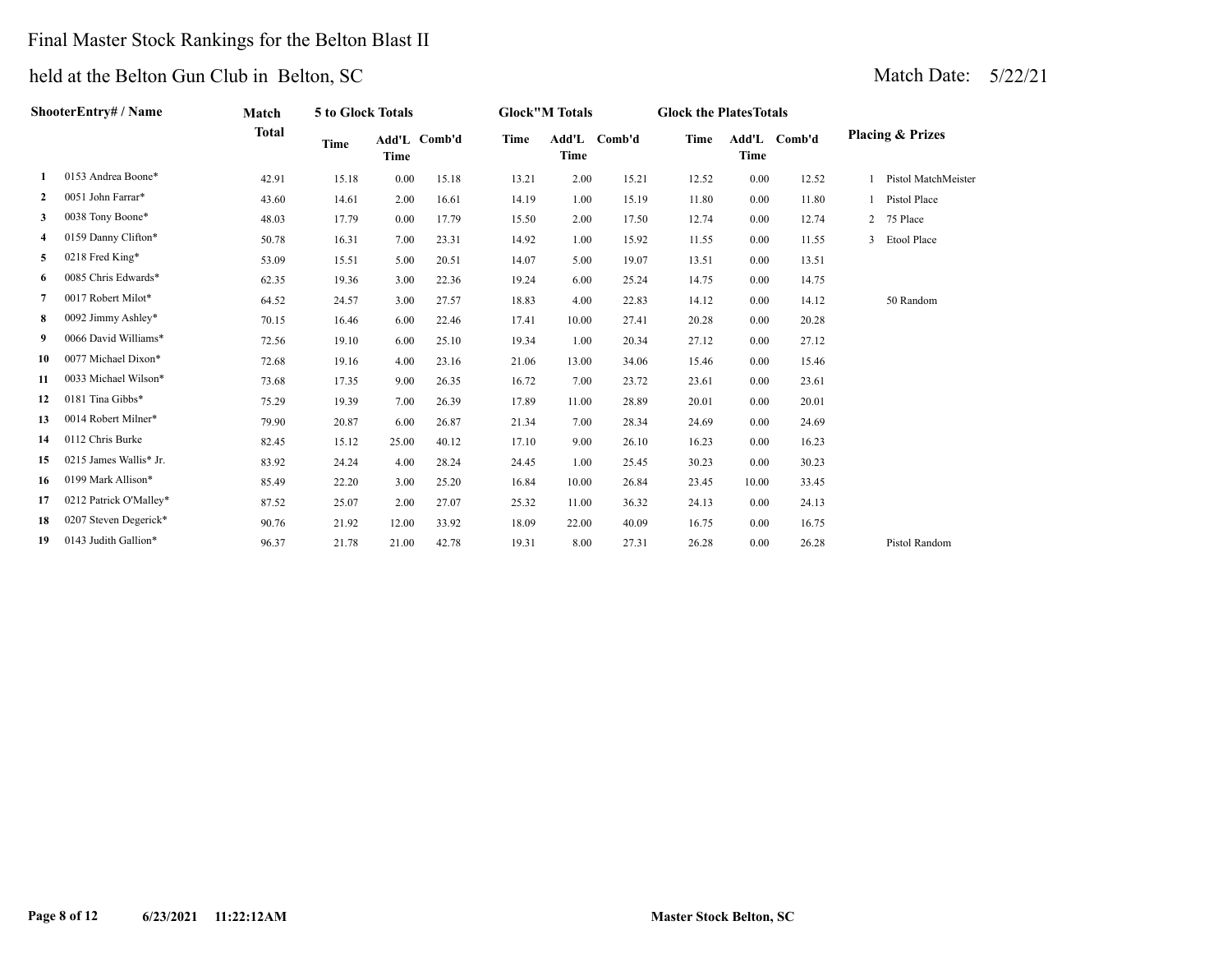## Final SubCompact Rankings for the Belton Blast II

| <b>ShooterEntry# / Name</b> |                           | Match        | 5 to Glock Totals |             |              | <b>Glock</b> "M Totals |                      |        | <b>Glock the PlatesTotals</b> |             |              |                             |                    |
|-----------------------------|---------------------------|--------------|-------------------|-------------|--------------|------------------------|----------------------|--------|-------------------------------|-------------|--------------|-----------------------------|--------------------|
|                             |                           | <b>Total</b> | <b>Time</b>       | <b>Time</b> | Add'L Comb'd | <b>Time</b>            | Add'L<br><b>Time</b> | Comb'd | <b>Time</b>                   | <b>Time</b> | Add'L Comb'd | <b>Placing &amp; Prizes</b> |                    |
| 1                           | 0062 Christopher Roberts* | 45.39        | 17.24             | 1.00        | 18.24        | 13.85                  | 1.00                 | 14.85  | 12.30                         | $0.00\,$    | 12.30        | 1                           | Pistol Place       |
| $\mathbf{2}$                | 0035 Tony Boone*          | 51.92        | 17.94             | 3.00        | 20.94        | 16.49                  | 2.00                 | 18.49  | 12.49                         | 0.00        | 12.49        |                             |                    |
| 3                           | 0054 Fred King*           | 53.43        | 16.80             | 1.00        | 17.80        | 16.13                  | 5.00                 | 21.13  | 14.50                         | 0.00        | 14.50        |                             |                    |
| 4                           | 0155 Danny Clifton*       | 57.05        | 14.82             | 7.00        | 21.82        | 14.63                  | 7.00                 | 21.63  | 13.60                         | 0.00        | 13.60        |                             |                    |
| 5                           | 0208 John Farrar*         | 60.06        | 19.07             | 8.00        | 27.07        | 15.66                  | 4.00                 | 19.66  | 13.33                         | 0.00        | 13.33        |                             |                    |
| 6                           | 0057 Wallace Knight*      | 64.94        | 20.10             | 4.00        | 24.10        | 19.64                  | 3.00                 | 22.64  | 18.20                         | 0.00        | 18.20        |                             |                    |
| 7                           | 0015 Robert Milot*        | 72.05        | 23.54             | 5.00        | 28.54        | 22.09                  | 2.00                 | 24.09  | 19.42                         | 0.00        | 19.42        |                             |                    |
| 8                           | 0011 Robert Milner*       | 72.23        | 20.36             | 5.00        | 25.36        | 20.98                  | 4.00                 | 24.98  | 21.89                         | 0.00        | 21.89        |                             |                    |
| 9                           | 0139 Judith Gallion*      | 74.54        | 20.23             | 11.00       | 31.23        | 19.76                  | 5.00                 | 24.76  | 18.55                         | 0.00        | 18.55        |                             |                    |
| 10                          | 0179 Tina Gibbs*          | 75.79        | 18.77             | 11.00       | 29.77        | 19.30                  | 6.00                 | 25.30  | 20.72                         | 0.00        | 20.72        |                             | Pistol Random      |
| 11                          | 0097 Edward Love          | 78.70        | 25.00             | 3.00        | 28.00        | 23.76                  | 5.00                 | 28.76  | 21.94                         | 0.00        | 21.94        | 1                           | \$100.00 Place     |
| 12                          | 0089 Jeff Robinson        | 78.89        | 19.87             | 14.00       | 33.87        | 18.46                  | 9.00                 | 27.46  | 17.56                         | 0.00        | 17.56        | 2                           | <b>ETool Place</b> |
| 13                          | 0222 Eugene Mazur         | 79.72        | 17.84             | 19.00       | 36.84        | 18.77                  | 6.00                 | 24.77  | 18.11                         | 0.00        | 18.11        | 3                           | Knife Place        |
| 14                          | 0201 Marcus Allison       | 84.31        | 26.39             | 13.00       | 39.39        | 19.99                  | 5.00                 | 24.99  | 19.93                         | 0.00        | 19.93        |                             |                    |
| 15                          | 0210 Patrick O'Malley*    | 88.67        | 25.10             | 10.00       | 35.10        | 24.37                  | 6.00                 | 30.37  | 23.20                         | 0.00        | 23.20        |                             |                    |
| 16                          | 0173 Gerald Littles       | 89.00        | 25.36             | 5.00        | 30.36        | 24.58                  | 12.00                | 36.58  | 22.06                         | 0.00        | 22.06        |                             | \$50.00 Random     |
| 17                          | 0234 Theodore Roberts     | 91.74        | 31.04             | 6.00        | 37.04        | 24.84                  | 7.00                 | 31.84  | 22.86                         | 0.00        | 22.86        |                             |                    |
| 18                          | 0192 Mark Green           | 95.97        | 20.95             | 19.00       | 39.95        | 18.86                  | 16.00                | 34.86  | 21.16                         | 0.00        | 21.16        |                             |                    |
| 19                          | 0227 Karl Snell           | 97.33        | 23.82             | 11.00       | 34.82        | 24.00                  | 10.00                | 34.00  | 28.51                         | 0.00        | 28.51        |                             |                    |
| 20                          | 0213 James Wallis* Jr.    | 99.52        | 25.96             | 6.00        | 31.96        | 24.15                  | 13.00                | 37.15  | 30.41                         | 0.00        | 30.41        |                             |                    |
| 21                          | 0109 Chris Burke          | 99.70        | 16.12             | 22.00       | 38.12        | 15.56                  | 21.00                | 36.56  | 25.02                         | 0.00        | 25.02        |                             |                    |
| 22                          | 0094 James Parris Jr      | 107.81       | 30.12             | 10.00       | 40.12        | 30.02                  | 8.00                 | 38.02  | 29.67                         | $0.00\,$    | 29.67        |                             |                    |
| 23                          | 0008 Victor Harrelson     | 121.62       | 29.37             | 11.00       | 40.37        | 28.18                  | 5.00                 | 33.18  | 38.07                         | 10.00       | 48.07        |                             |                    |
| 24                          | 0178 Adrian Beck          | 130.61       | 35.16             | 17.00       | 52.16        | 32.97                  | 12.00                | 44.97  | 33.48                         | 0.00        | 33.48        |                             |                    |
| 25                          | 0091 Jimmy Ashley*        | 136.02       | 16.45             | 27.00       | 43.45        | 14.82                  | 45.00                | 59.82  | 22.75                         | 10.00       | 32.75        |                             | 50 Random          |
| 26                          | 0071 Jamie Sue Sloan      | 160.76       | 33.86             | 17.00       | 50.86        | 31.49                  | 16.00                | 47.49  | 52.41                         | 10.00       | 62.41        |                             |                    |
| 27                          | 0126 Michael Reardon      | 345.74       | 33.65             | 58.00       | 91.65        | 33.92                  | 68.00                | 101.92 | 62.17                         | 90.00       | 152.17       |                             |                    |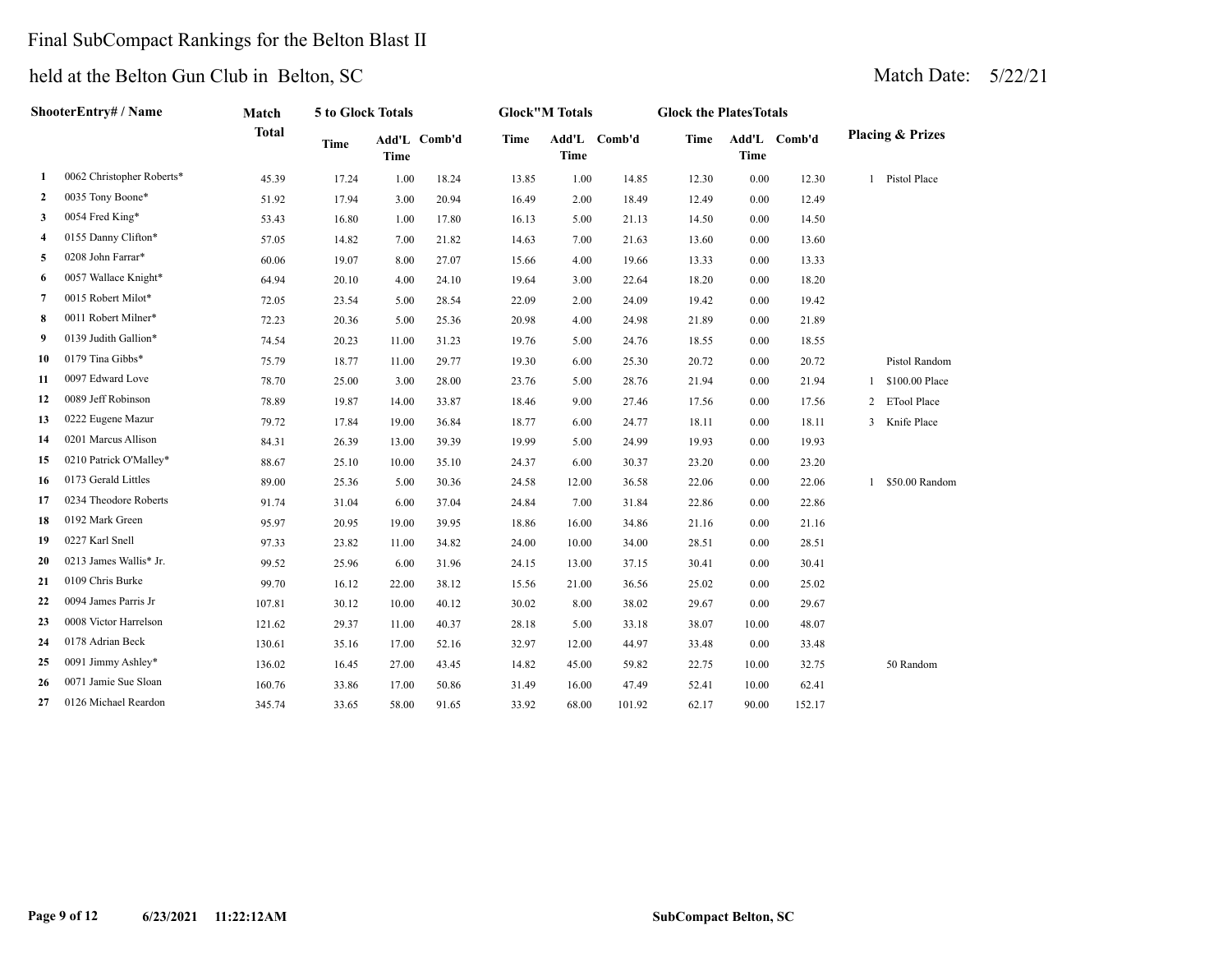## Final Unlimited Rankings for the Belton Blast II

| ShooterEntry# / Name |                          | Match        | 5 to Glock Totals |             |              | <b>Glock"M Totals</b> |             |              | <b>Glock the PlatesTotals</b> |             |              |                             |  |  |
|----------------------|--------------------------|--------------|-------------------|-------------|--------------|-----------------------|-------------|--------------|-------------------------------|-------------|--------------|-----------------------------|--|--|
|                      |                          | <b>Total</b> | Time              | <b>Time</b> | Add'L Comb'd | Time                  | <b>Time</b> | Add'L Comb'd | Time                          | <b>Time</b> | Add'L Comb'd | <b>Placing &amp; Prizes</b> |  |  |
| 1                    | 0242 Nick McAllister*    | 40.28        | 13.42             | 1.00        | 14.42        | 11.77                 | 3.00        | 14.77        | 11.09                         | 0.00        | 11.09        | 1 100 Place                 |  |  |
| 2                    | 0132 Tony Boone*         | 43.25        | 15.01             | 1.00        | 16.01        | 13.00                 | 1.00        | 14.00        | 13.24                         | 0.00        | 13.24        |                             |  |  |
| 3                    | 0158 Danny Clifton*      | 46.79        | 12.27             | 6.00        | 18.27        | 12.10                 | 5.00        | 17.10        | 11.42                         | 0.00        | 11.42        | 50 Random                   |  |  |
| 4                    | 0217 Fred King*          | 49.94        | 15.62             | 0.00        | 15.62        | 14.00                 | 5.00        | 19.00        | 15.32                         | 0.00        | 15.32        |                             |  |  |
| 5                    | 0050 John Farrar*        | 50.92        | 15.07             | 7.00        | 22.07        | 13.40                 | 3.00        | 16.40        | 12.45                         | 0.00        | 12.45        |                             |  |  |
| 6                    | 0021 Harry Russell       | 51.09        | 18.82             | 0.00        | 18.82        | 16.76                 | 1.00        | 17.76        | 14.51                         | 0.00        | 14.51        | Pistol Place                |  |  |
| 7                    | 0162 Fletcher Rutter     | 56.25        | 17.28             | 5.00        | 22.28        | 15.85                 | 4.00        | 19.85        | 14.12                         | 0.00        | 14.12        | 2 75 Place                  |  |  |
| 8                    | 0145 Gary Gallion*       | 59.93        | 17.71             | 5.00        | 22.71        | 15.72                 | 4.00        | 19.72        | 17.50                         | 0.00        | 17.50        |                             |  |  |
| 9                    | 0142 Judith Gallion*     | 63.51        | 17.30             | 4.00        | 21.30        | 16.19                 | 12.00       | 28.19        | 14.02                         | 0.00        | 14.02        |                             |  |  |
| 10                   | 0239 Rick Gibbs          | 65.45        | 20.20             | 4.00        | 24.20        | 18.71                 | 2.00        | 20.71        | 20.54                         | 0.00        | 20.54        | 3 Etool Place               |  |  |
| 11                   | 0225 Eugene Mazur        | 68.50        | 19.41             | 5.00        | 24.41        | 23.90                 | 1.00        | 24.90        | 19.19                         | 0.00        | 19.19        |                             |  |  |
| 12                   | 0175 Gerald Littles      | 73.59        | 21.30             | 2.00        | 23.30        | 20.87                 | 6.00        | 26.87        | 23.42                         | 0.00        | 23.42        |                             |  |  |
| 13                   | 0246 Jarvis Totherow     | 73.98        | 17.57             | 6.00        | 23.57        | 12.73                 | 20.00       | 32.73        | 17.68                         | 0.00        | 17.68        |                             |  |  |
| 14                   | 0241 Cameron McAllister  | 74.16        | 22.01             | 6.00        | 28.01        | 21.51                 | 5.00        | 26.51        | 19.64                         | 0.00        | 19.64        |                             |  |  |
| 15                   | 0016 Robert Milot*       | 81.00        | 25.00             | 16.00       | 41.00        | 20.90                 | 4.00        | 24.90        | 15.10                         | 0.00        | 15.10        |                             |  |  |
| 16                   | 0069 Thad Burton         | 81.98        | 23.83             | 6.00        | 29.83        | 22.14                 | 2.00        | 24.14        | 28.01                         | 0.00        | 28.01        |                             |  |  |
| 17                   | 0165 Kevin Wedhorn       | 82.39        | 20.13             | 14.00       | 34.13        | 17.13                 | 17.00       | 34.13        | 14.13                         | 0.00        | 14.13        |                             |  |  |
| 18                   | 0206 Steven Degerick*    | 87.42        | 22.66             | 5.00        | 27.66        | 17.46                 | 23.00       | 40.46        | 19.30                         | 0.00        | 19.30        | 2 year membership renew     |  |  |
| 19                   | 0061 Matt Noelke         | 90.05        | 21.57             | 6.00        | 27.57        | 22.32                 | 9.00        | 31.32        | 21.16                         | 10.00       | 31.16        |                             |  |  |
| 20                   | 0064 Howard Whitcomb III | 92.60        | 21.40             | 9.00        | 30.40        | 22.40                 | 13.00       | 35.40        | 26.80                         | 0.00        | 26.80        |                             |  |  |
| 21                   | 0075 Ralph Alley         | 101.27       | 23.12             | 12.00       | 35.12        | 22.03                 | 16.00       | 38.03        | 28.12                         | 0.00        | 28.12        |                             |  |  |
| 22                   | 0138 Kenneth Kerr        | 102.55       | 35.35             | 7.00        | 42.35        | 31.21                 | 5.00        | 36.21        | 23.99                         | 0.00        | 23.99        |                             |  |  |
| 23                   | 0187 Brett Browning      | 116.44       | 22.82             | 8.00        | 30.82        | 21.88                 | 13.00       | 34.88        | 30.74                         | 20.00       | 50.74        |                             |  |  |
| 24                   | 0065 Melissa Whitcomb    | 130.54       | 41.89             | 11.00       | 52.89        | 35.40                 | 6.00        | 41.40        | 36.25                         | 0.00        | 36.25        |                             |  |  |
| 25                   | 0111 Chris Burke         | 146.44       | 18.47             | 17.00       | 35.47        | 16.90                 | 28.00       | 44.90        | 26.07                         | 40.00       | 66.07        |                             |  |  |
| 26                   | 0131 Roger McCaskill     | 202.64       | 25.95             | 20.00       | 45.95        | 23.40                 | 63.00       | 86.40        | 50.29                         | 20.00       | 70.29        |                             |  |  |
| 27                   | 0219 Hannah Gilstrap     | 324.53       | 19.58             | 106.00      | 125.58       | 23.65                 | 53.00       | 76.65        | 42.30                         | 80.00       | 122.30       | 50 Random                   |  |  |
| 28                   | 0123 Michelle Stanfield  | 366.89       | 26.78             | 71.00       | 97.78        | 26.80                 | 29.00       | 55.80        | 43.31                         | 170.00      | 213.31       | Pistol Random               |  |  |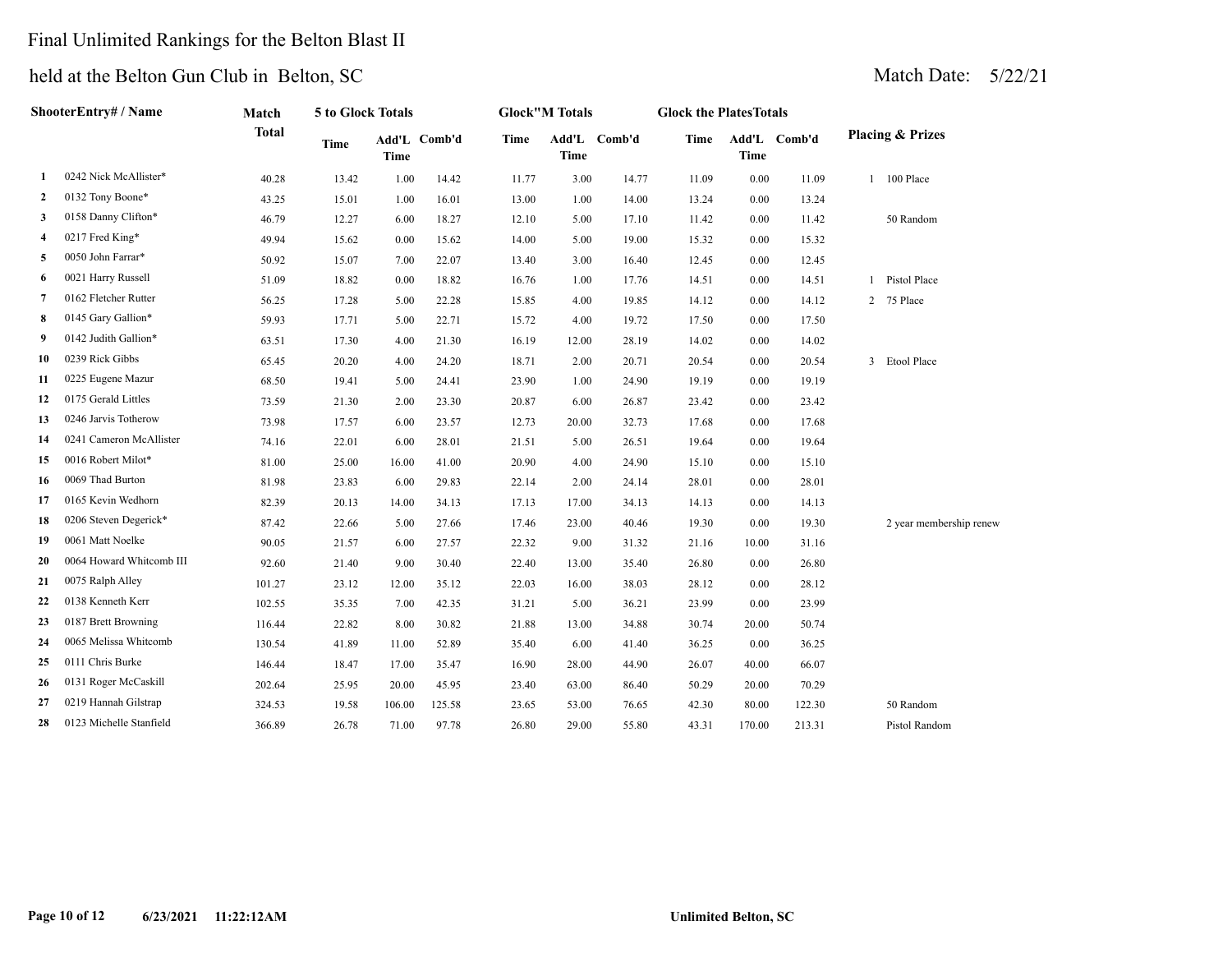#### **Final Team Rankings for the Belton Blast II**

| Civilian               |              |                              |                                                      |  |  |  |  |  |
|------------------------|--------------|------------------------------|------------------------------------------------------|--|--|--|--|--|
| <b>Standing</b>        | <b>Score</b> | <b>Team Name</b>             | <b>Team Members</b>                                  |  |  |  |  |  |
|                        | 330.70       | <b>Sharp Shooters</b>        | Vic Seiter III, Robert Steves, Chris Baird           |  |  |  |  |  |
| $\overline{c}$         | 553.63       | 2 Skis and a Mac             | John Bajkowski Sr., Beverly Bajkowski, John McNamara |  |  |  |  |  |
| <b>Junior Civilian</b> |              |                              |                                                      |  |  |  |  |  |
| <b>Standing</b>        | <b>Score</b> | <b>Team Name</b>             | <b>Team Members</b>                                  |  |  |  |  |  |
|                        | 413.17       | <b>Greenville Hurricanes</b> | Jacob Seiter, Noah Crain, Gregory Boyd               |  |  |  |  |  |
| <b>Master Stock</b>    |              |                              |                                                      |  |  |  |  |  |
| <b>Standing</b>        | <b>Score</b> | <b>Team Name</b>             | <b>Team Members</b>                                  |  |  |  |  |  |
|                        | 141.72       | Classic Carver Killers       | Danny Clifton*, Tony Boone*, Andrea Boone*           |  |  |  |  |  |